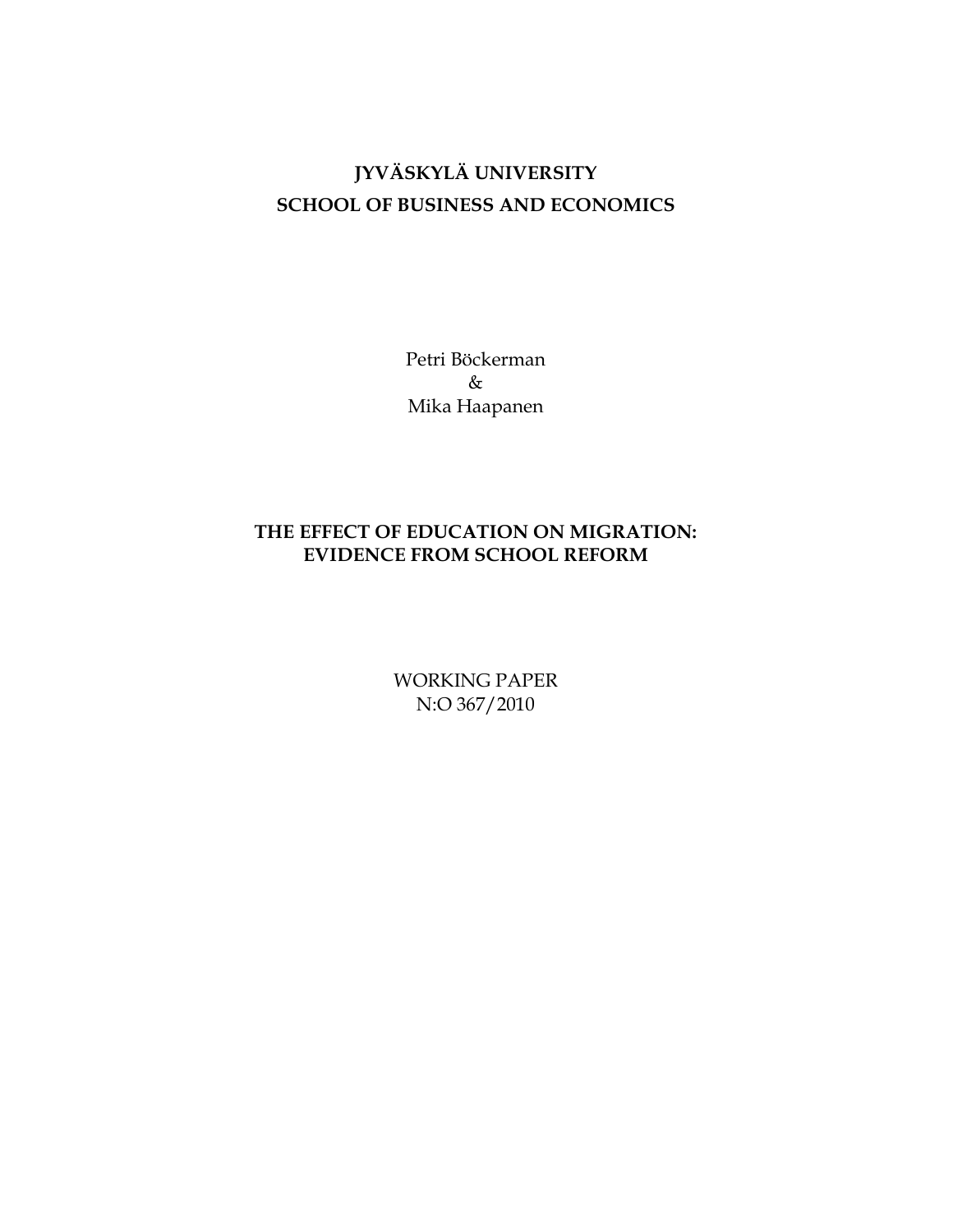Jyväskylä University School of Business and Economics P.O.Box 35, 40014 University of Jyväskylä, Finland Email: mika.haapanen@econ.jyu.fi

Petri Böckerman Labour Institute for Economic Research and University of Tampere petri.bockerman@labour.fi

> ISBN: 978-951-39-4159-8 ISSN: 1799-3040 Jyväskylä 2010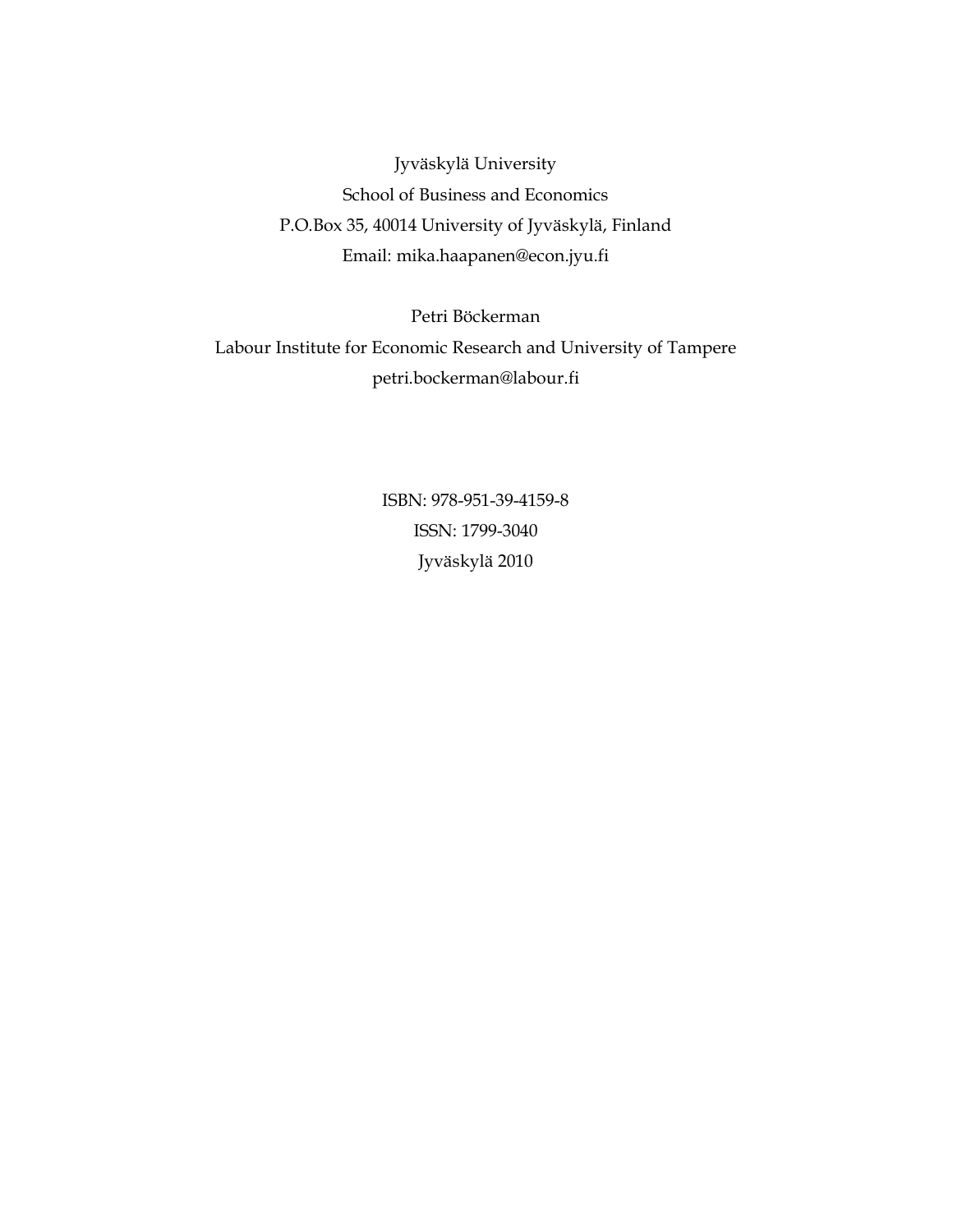## **ABSTRACT\***

 $\frac{1}{2}$  , where  $\frac{1}{2}$ 

A polytechnic, higher education reform took place in Finland in the 1990s. It gradually transformed former vocational colleges into polytechnics and expanded higher education to all Finnish regions. We implement instrumental variables estimators that exploit the exogenous variation in the regional availability of polytechnic education together with matriculation exam scores. Our IV results show that polytechnic graduates have a higher migration probability than those of vocational college graduates. However, a master's degree did not increase migration propensity in comparison with a polytechnic degree. We also find that an increase in the availability of polytechnic education did not reduce migration.

Keywords: migration, higher education, polytechnic reform, IV estimation

JEL classification: J10, J61, I20, R23

<sup>\*</sup> We would like to thank Thomas Crossley and session participants at the ERSA 2010 Congress (Jönköping, Sweden) for helpful comments. Haapanen also gratefully acknowledges financial support from the Yrjö Jahnsson Foundation for a visit to the University of Cambridge, the Faculty of Economics, in the academic year 2009–2010 (project 6039). Haapanen is the corresponding author.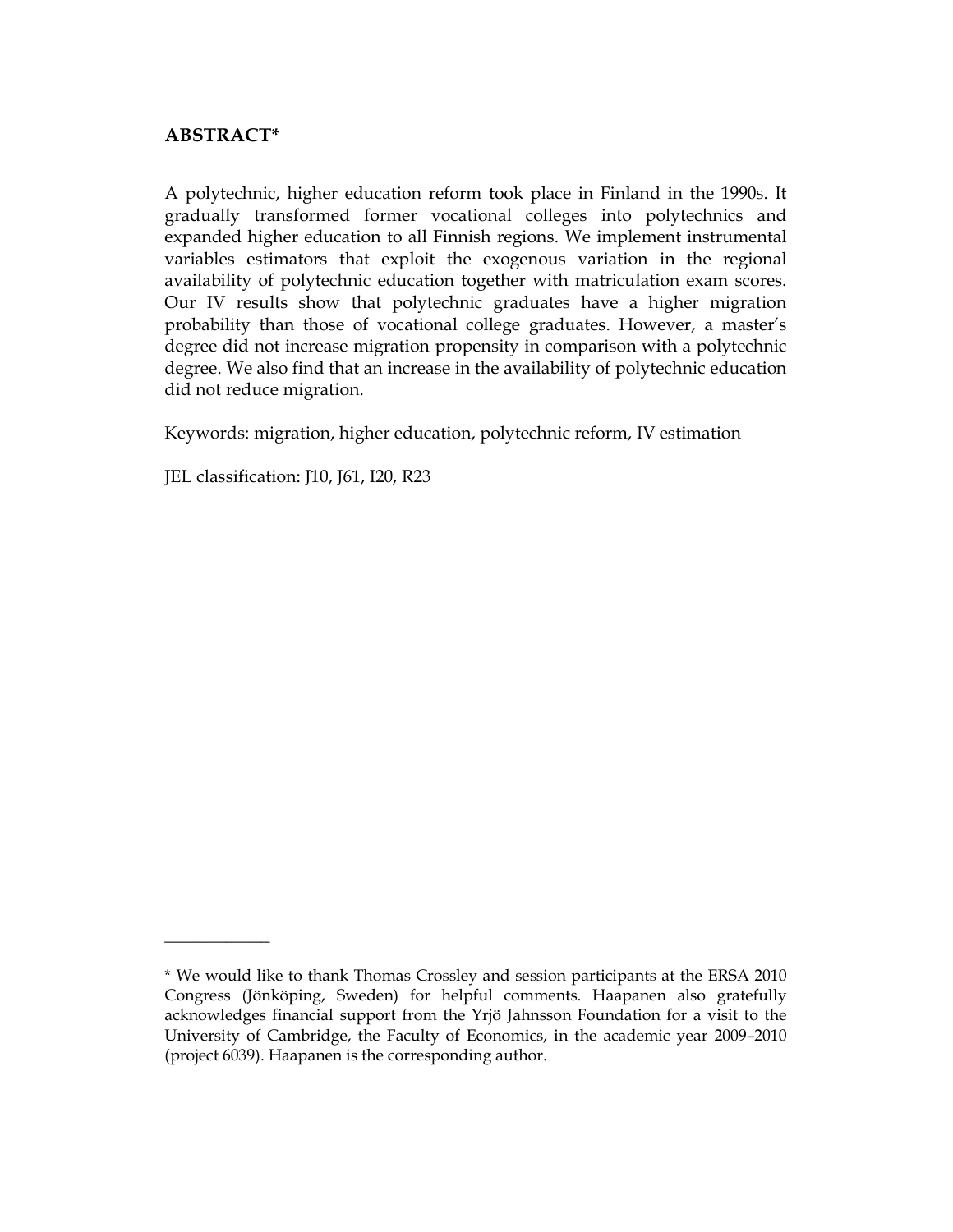#### **1 Introduction**

 $\overline{a}$ 

A polytechnic education reform took place in Finland in the 1990s. It gradually transformed former vocational colleges into polytechnics and expanded higher education to all regions. The polytechnic reform was the largest single education reform in Finland since the reform of the comprehensive school system in the early 1970s. The polytechnics constituted a new non-university sector in higher education. The main aim of the reform was to respond to new demands for vocational skills that were seen to arise in the local labour markets. However, a geographically broader network of higher education was also regarded as a means to lessen the concentration of the workforce to the central regions. The number of graduates from polytechnics has risen rapidly. Today, the number of new polytechnic graduates exceeds the number of new university graduates.

The polytechnic reform has previously been evaluated by comparing the employment and earnings of graduates from the polytechnics with those who had obtained vocational college degrees in the pre-reform system (see Hämäläinen and Uusitalo, 2008; Böckerman, Hämäläinen and Uusitalo, 2009). Hämäläinen and Uusitalo (2008) find that the relative earnings of vocational college graduates decrease in the field of business and administration after polytechnic graduates start to enter the labour market, which is inconsistent with the pure human capital model and can be interpreted as evidence that supports the signalling model of education. Böckerman et al. (2009) conclude that the reform had positive effects on the earnings and employment levels for the graduates in business and administration but no significant effects in other fields. To our knowledge, no study has, however, examined the regional aspects of this major reform in detail. Hence, it is not known how the polytechnic education reform affected interregional migration flows.

The fear is that the polytechnic reform may have resulted in increased outmigration of the highly educated graduates from the peripheral regions ('brain drain'), for example, because job opportunities for the highly educated are less local.<sup>1</sup> This finding would be undesirable, since the highly educated migrants tend to possess above average skills and also earn above average incomes. Therefore, the prospects of economic growth in the peripheral regions weaken and the tax burden of those who remain rises. Consequently, regional disparities may increase substantially.

<sup>1</sup> Herein, the term 'brain drain' denotes the interregional transfer of resources in the form of human capital (i.e. migration of highly educated individuals) from the less developed regions to prosperous regions within a country. See e.g. Beine, Docquier and Rapoport (2008) for an up-to-date discussion of brain drain from developing to developed countries. For further discussion of brain drain in internal migration, see e.g. Yousefi and Rives (1987) and Gottlieb and Joseph (2006).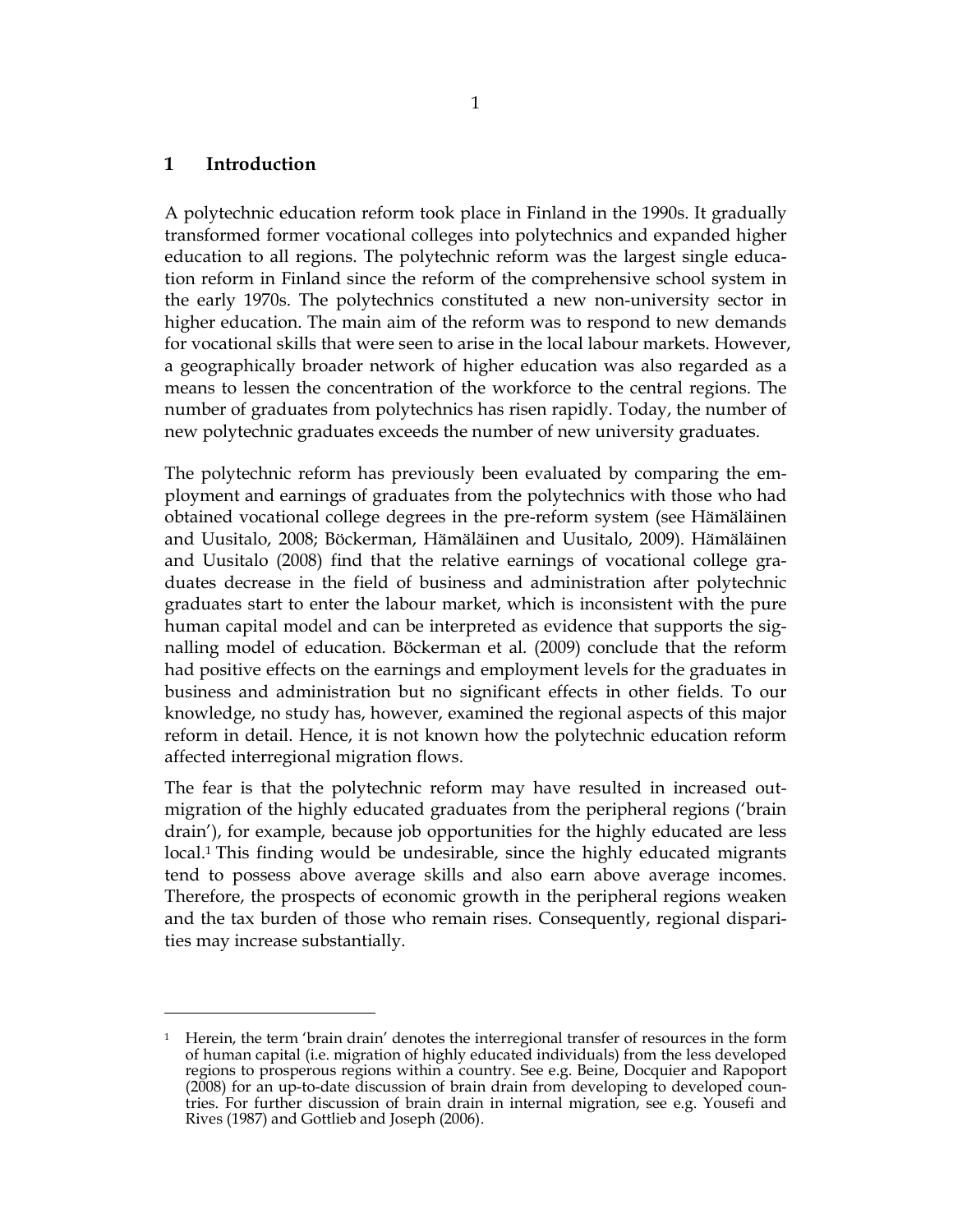We first explore the effect of the polytechnic reform on the interregional migration of graduated high school students. Then we use the reform to identify the causal effect of education on the migration rates for young adults who have graduated from specialized education after matriculation from high school. Although prior analyses of the effect of education on migration behaviour are extensive, to our knowledge only two very recent studies, by Machin, Pelkonen and Salvanes (2010) and Malamud and Wozniak (2010), have provided convincing evidence on the causality. In this paper, we use instrumental variables (IV) estimators that exploit the exogenous variation in the availability of polytechnic education across regions and over time. Matriculation exam scores from high school are used as additional instruments. The estimates are based on particularly rich longitudinal data on individuals.

The estimates reveal a positive causal effect of education on migration at most levels of education. Vocational college graduates have a higher migration probability than graduates from specialized upper secondary schools. Migration probability is also higher for polytechnic graduates than for vocational college graduates. Contrary to ordinary least squares estimates, the IV estimates do not, however, reveal differences in the migration propensities between polytechnic and university graduates. The findings also point out that the expansion of polytechnic education did not, overall, have much impact on the out-migration of high school graduates.

The remainder of the paper is organized as follows. The next section briefly reviews the earlier literature on the effect of education on migration. Section 3 describes the higher education system in Finland and the polytechnic reform. Section 4 introduces the data. Section 5 describes our empirical approach and reports the results. Section 6 concludes.

## **2 Why should migration propensity increase with the level of education?**

Following the seminal work by Sjaastad (1962), migration is regarded as a means of investing in human capital (see also Becker, 1964; Bodenhöfer, 1967). Heterogeneous individuals have different utility functions and consequently encounter differences in the net (money and non-money) benefits of living in a specific location. In this framework individuals move if their expected benefits of migration exceed its costs. Consequently, interregional mobility is necessary to bring higher expected returns to individual human capital investments.

Prior empirical analysis of the effects of educational attainment on migratory behaviour is extensive. The overall conclusion has been that the propensity to move increases with the level of education (see e.g. Jaeger et al., 2010; Faggian,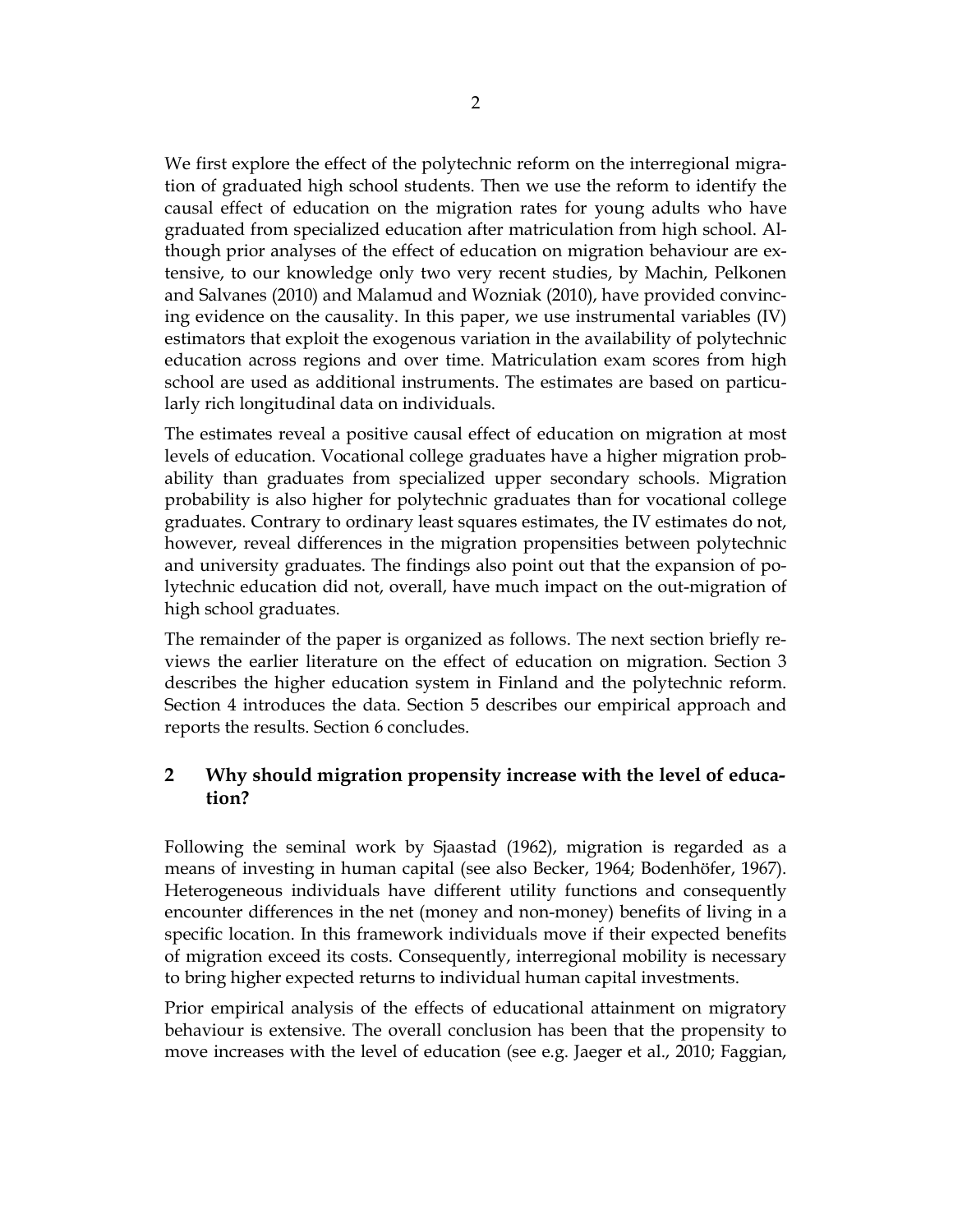McCann and Sheppard, 2007; Tunali, 2000).<sup>2</sup> Several explanations have been provided for this finding. The first one is the existence of a greater earnings differential between regions – thus greater potential benefits from moving – for the highly educated (Armstrong and Taylor, 2000, p. 155). Education is a form of general human capital, which is easily transferable to different geographical locations. For example, Levy and Wadycki (1974) found that the highly educated are more responsive to the wage rates in alternative locations.<sup>3</sup>

Second, education increases a person's capability of obtaining and analysing employment information, and of using more sophisticated modes of information (Greenwood, 1975, p. 406). Hence, highly educated workers may have a better access to information about job prospects and living conditions in other regions. Therefore, a higher level of education may also moderate the income risks associated with migration.

Third, a higher level of education attainment may open up new opportunities in the labour market (e.g. Greenwood, 1975, p. 406). As education increases, the market for individual occupations at each level of education tends to become geographically wider but quantitatively smaller in a given location (Schwartz, 1973, p. 1160). For example, the market for cashiers is local, and many are needed; on the other hand, relatively fewer nuclear scientists are needed but their market is international.

Fourth, psychic costs resulting from the agony of departure from family and friends are likely to be non-increasing with education (Schwartz, 1973). Higher educational groups are more homogeneous over space in terms of their culture and manners. Therefore, they are more receptive to new environments. Education may also reduce the importance of tradition and family ties and increase the individual's awareness of other localities and cultures. Greenwood (1975, p. 406) also argues that the risk and uncertainty of migrating may be lesser for the better educated because they are more likely to have a job prior to moving.

However, conflicting views have emerged as well. First, simultaneity of the relationship between education and the psychic costs of migration should not be overlooked (Schwartz, 1973). Thus, the attitude of people toward the psychic costs of migration may in part contribute to the amount of education they wish to accomplish. *Ceteris paribus*, those with lower psychic costs of migration may invest more in their education. In particular, obtaining education requires, in many cases, moving to a new region. That having been said, unwillingness to

<sup>2</sup> See also e.g. reviews by Greenwood (1975; 1997). Finnish migration has been studied recently e.g. by Ritsilä and Ovaskainen (2001), Pekkala and Tervo (2002), Hämäläinen and Böckerman (2004), Haapanen and Ritsilä (2007) and Jauhiainen (2008). However, the focus of these studies has not been on the causal impact of education on migration.

<sup>3</sup> They reason that the highly educated are more mobile primarily because they have a better access to information and greater incentives to make additional investments in a search for better opportunities.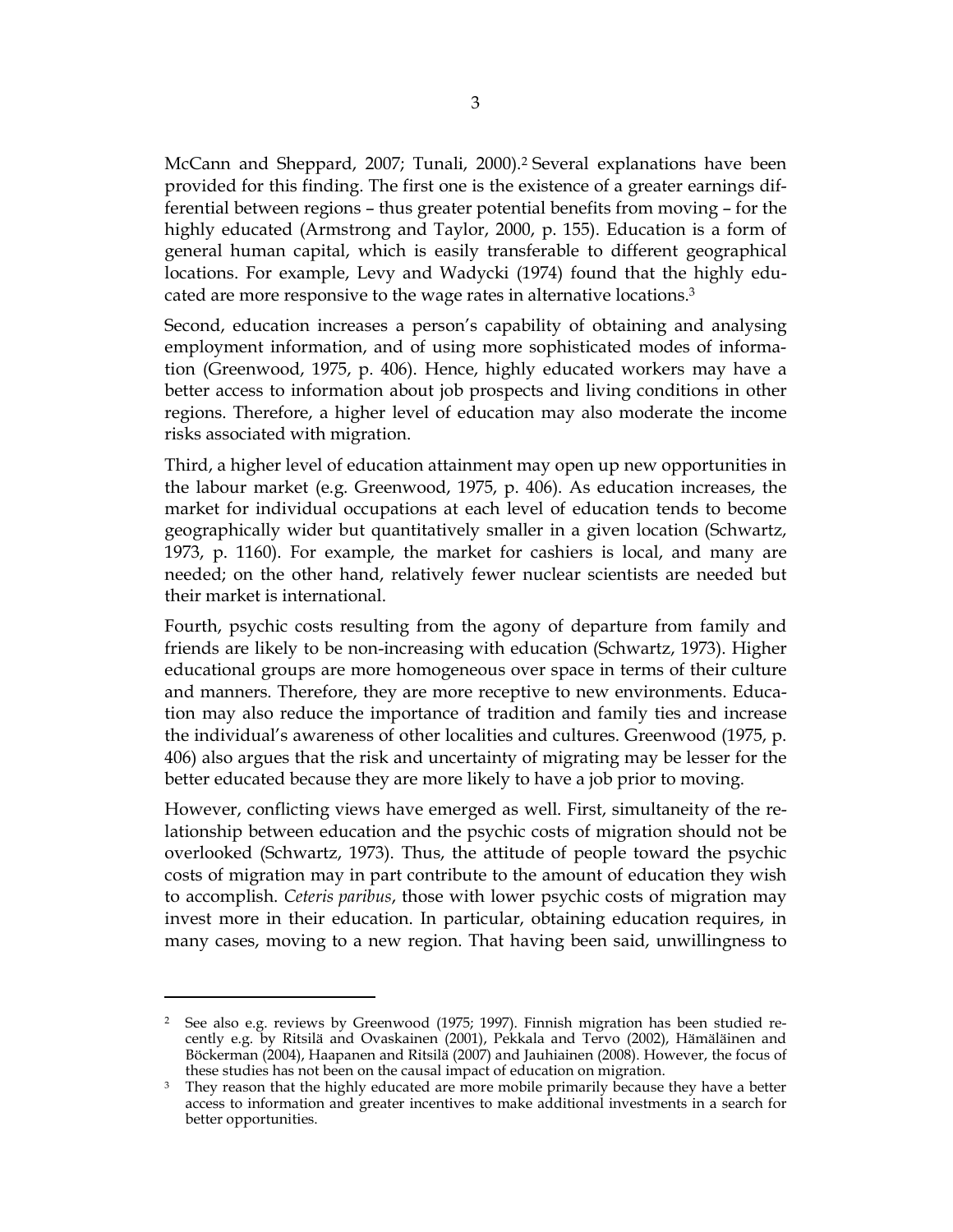move for reasons of work may also result in extensive investment in education, if a person lives in a region with good educational opportunities.

Second, some authors maintain that education affects migration only through its impact on earnings (e.g. Falaris, 1988, p. 527; Nakosteen, Westerlund and Zimmer, 2008, p. 777).<sup>4</sup> That is, the higher incomes of professional workers also enable them to meet the costs of migration more easily. Hence, they include earnings but not education in their model of the migration decision.<sup>5</sup> For the reasons discussed above, this specification, which excludes education from the migration equation, is unlikely to be valid. That being said, we argue that it is important to control for the household income level. Otherwise, the differences in the ability to finance the migration costs can partly create the observed positive association between education and migration.

Third, although the prior analyses of the effects of educational attainment on migration behaviour are extensive, they do not generally attempt to establish whether the underlying effect is causal or not. There are, however, two very recent exceptions in the literature: Machin, Pelkonen and Salvanes (2010) and Malamud and Wozniak (2010). Based on the Norwegian compulsory school reform, Machin et al. (2010) show that, at the lowest levels of educational attainment, one additional year of education increases the annual migration rates by 15 per cent from a low base rate of one per cent per year (a statistically significant increase).<sup>6</sup> Malamud and Wozniak (2010) use the Vietnam War drafts in the US to identify the causal effect of college attainment on migration. Their 2SLS estimates imply that the additional years of higher education significantly increased the likelihood that affected men resided outside their birth states later in life. However, most of the 2SLS estimates are not significantly different from OLS.

In contrast to these recent studies, other analyses usually use simple statistical models that treat the level of education as exogenously determined. However, education and migration decisions are evidently co-determined by unobserved factors such as personality traits (including motivation). Indeed, the endogeneity of the education decision is taken for granted in other fields of research (see Card, 1999). Therefore, the preceding estimates can be seriously biased. Even though education is correlated with migration, we do not know whether the significant correlation can be interpreted as a causal effect. In this paper, we apply an instrumental variables strategy to isolate the causal effect of education on migration. We take advantage of the polytechnic reform that exogenously altered the availability of higher education over time and space in Finland. The

<sup>4</sup> Finnie (2004) does not consider the effect of education on the migration decision.

<sup>5</sup> However, no theoretical explanation of why education should not directly affect migration is given in these studies.

<sup>6</sup> In contrast to Machin et al. (2010), our paper focuses on the effects at the upper tail of the education distribution.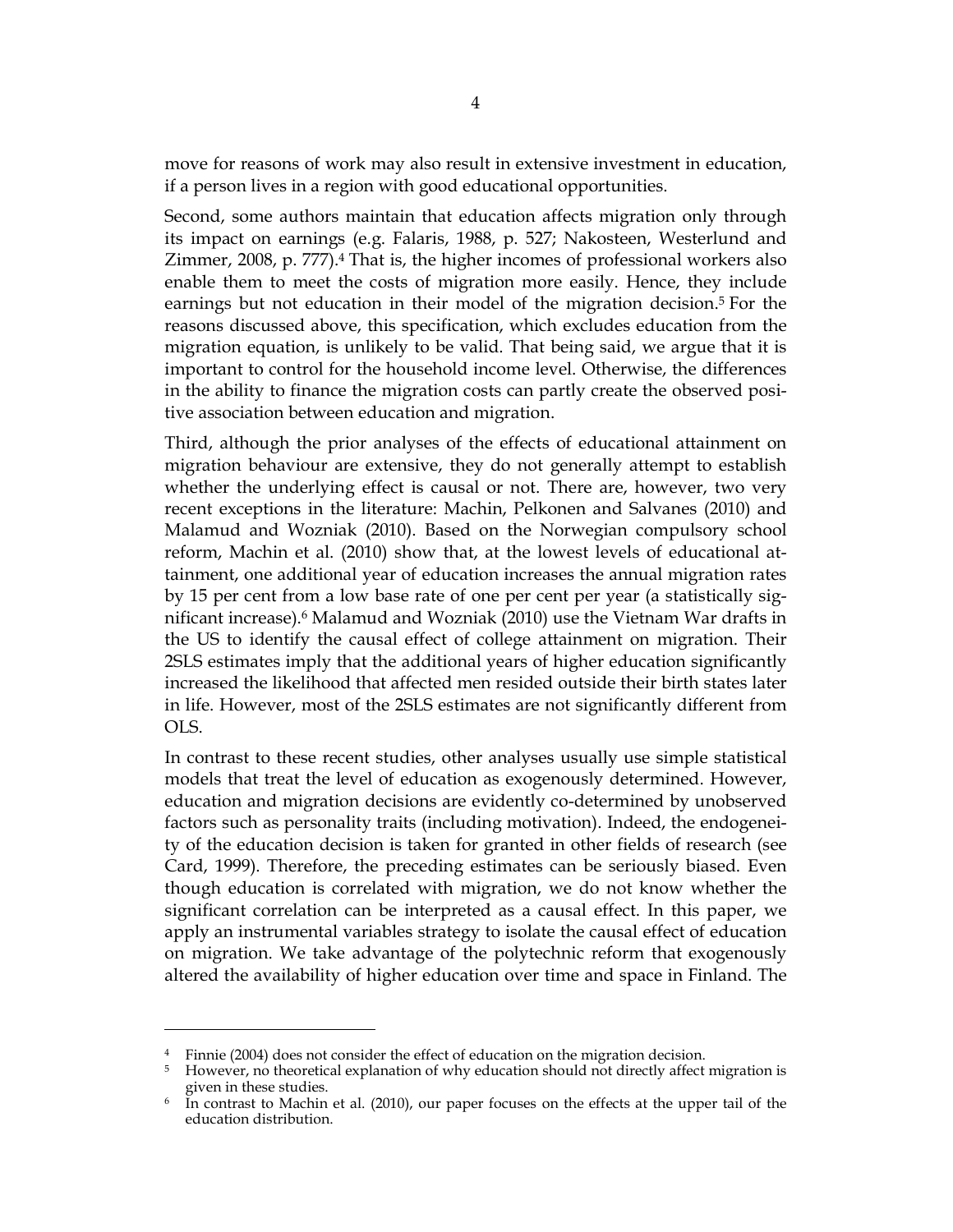matriculation exam scores from the general upper secondary school are used as additional instruments.

## **3 Higher education in Finland and the polytechnic reform**

Compulsory comprehensive schooling for Finnish children begins at the age of seven and it lasts for nine years.<sup>7</sup> Roughly 50 per cent of the pupils continue to the general upper secondary school, which lasts for three years and ends with a matriculation examination. At the beginning of the 1990s, vocational schools and colleges were a diverse group of schools. Some took most of their students directly from comprehensive schools and provided them with two or three years of vocational education. In some vocational colleges most students had completed general upper secondary schooling before entering vocational college. For example, a business degree from a vocational college typically required three years of schooling after comprehensive school or two years of schooling after the general upper secondary school.

Since the polytechnic education reform the higher education system has comprised two parallel sectors: universities<sup>8</sup> and polytechnics. The polytechnic degrees are bachelor-level higher education degrees with a vocational emphasis. These degrees take from three and a half to four years' to complete. A major difference between the sectors is that polytechnic schools are not engaged in academic research like universities. Education is free at both levels.

The first 22 polytechnics were established under a temporary licence in 1991 (e.g. Lampinen, 2004). The polytechnics were created by gradually merging 215 vocational colleges and vocational schools.<sup>9</sup> Hence, the timing of the reform varied across schools and regions, as described in Böckerman et al. (2009, p. 674– 675); see also Figure 2 below. Seven new temporary licences were granted during the 1990s. The first graduates from the new polytechnics entered the labour market in 1994.<sup>10</sup> The experimental phase was judged to be successful and since 1996 the temporary polytechnics have gradually become permanent. Currently there are 27 multidisciplinary polytechnics in Finland. Unlike the university sector, the network of polytechnics covers the whole country.

 $\ddot{\phantom{a}}$ 

<sup>7</sup> This description of the higher education system and the polytechnic education reform is based on Böckerman et al. (2009, p. 673-675).

<sup>8</sup> The Finnish university sector consists of 20 universities and art academies, all of which carry out research and provide education-awarding degrees up to doctorates. For further details on the university sector, see e.g. Ministry of Education (2005).

<sup>9</sup> The students who had started their studies before a particular vocational college transformed itself into a polytechnic continued their studies along the old college lines and they eventually graduated with vocational college degrees.

 $10$  The number of graduates grew rapidly and by 2000 the number of new polytechnic graduates exceeded the number of new university graduates.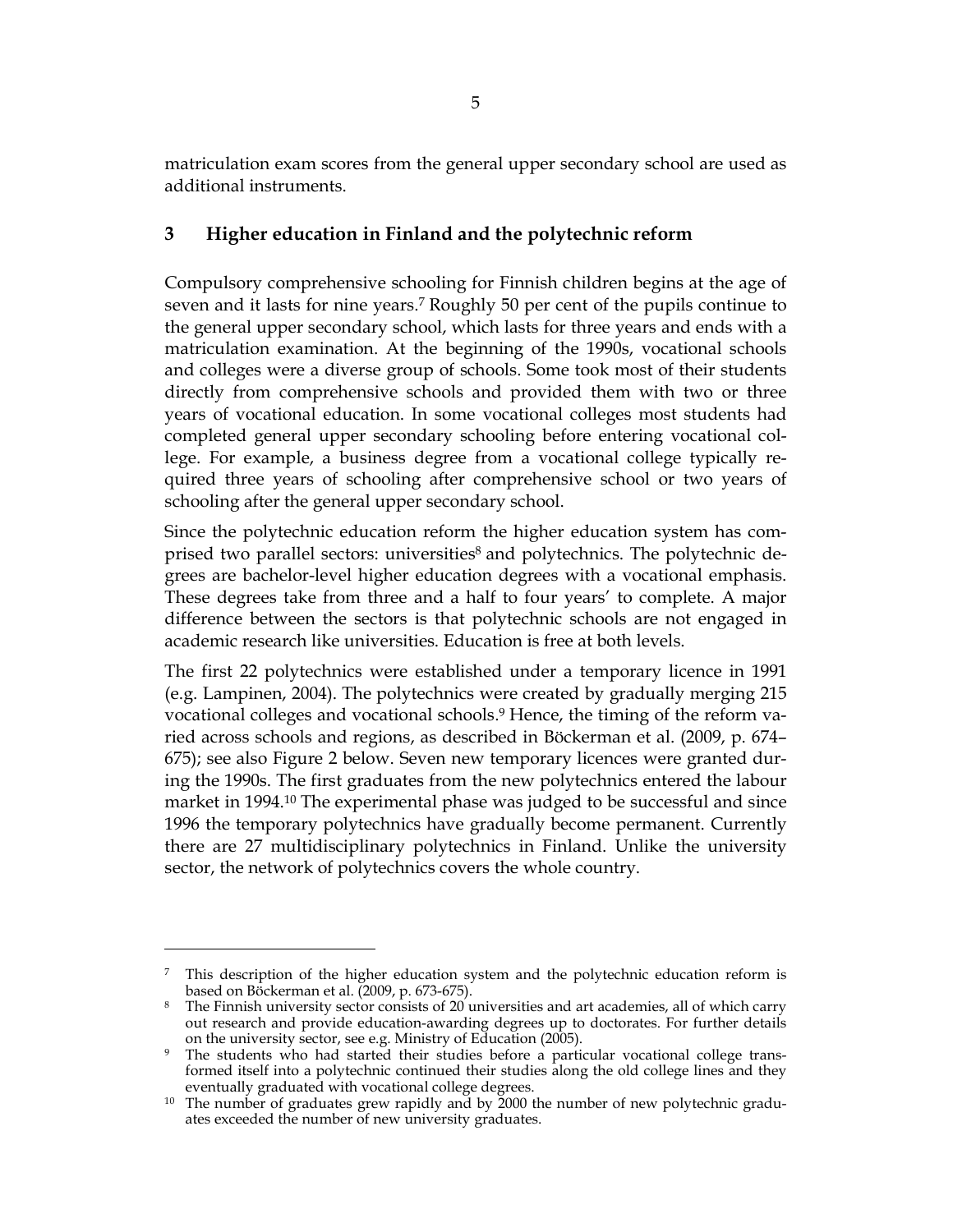The supply of education is controlled by the Ministry of Education through its decisions on the number of study places and the funding of other schools in Finland. Until the end of the 1990s the number of polytechnic study places increased rapidly (Figure 1). By 1996 the number of new polytechnic students exceeded the number of new university students. The number of applications to universities and to the most popular polytechnics exceeds the number of available places by a factor of four. Figure 2 illustrates the differences in the timing of the reform across regions; see Appendix, Figure A1, for the NUTS3 regional classification. These two figures clearly show regional differences in the availability of polytechnic (higher) education and the changes in it during the 1990s. Since the availability has been relatively constant thereafter, our analysis focuses on the 1990s and early 2000s.

--- Figure 1 around here ---

--- Figure 2 around here ---

The most important aim of the polytechnic reform was to respond to new demands for vocational skills that were seen to arise in the local labour markets. Furthermore, the geographically broad network of higher education was regarded as a means to equalize regional development, for example, by reducing brain drain from the less developed regions to the metropolitan areas.<sup>11</sup> Today, there are, however, pressures to concentrate higher education and research into fewer units in Finland, which probably implies that there will be a decline in the number of universities and polytechnics in the future.

Hence, we argue that it is important to understand how the polytechnic reform has affected the migration propensities.<sup>12</sup> First, the polytechnics reform increased the average level of education of young adults, which in turn may increase migration for the reasons discussed in the previous section. Second, the reform may have increased the propensity to move because fewer people were able to access education at their home municipality after vocational schools were converted into bigger polytechnic units. Third, incentives for school-toschool moving may have increased because (free) higher education became more available. However, the reform also expanded higher education to regions that did not have higher education previously, which may have reduced the need of some high school graduates to move in order to obtain higher education. If the reform affected the school-to-school migration, it is likely that it also had

 $11$  The regional disparities in economic growth and unemployment rates have increased since the severe recession of the early 1990s; see e.g. Kangasharju and Pekkala (2004) and Tervo (2005).

 $12$  Even without the reform the poorer educational opportunities in the peripheral regions may have induced young adults to migrate to the central areas, where most institutions of higher education are located.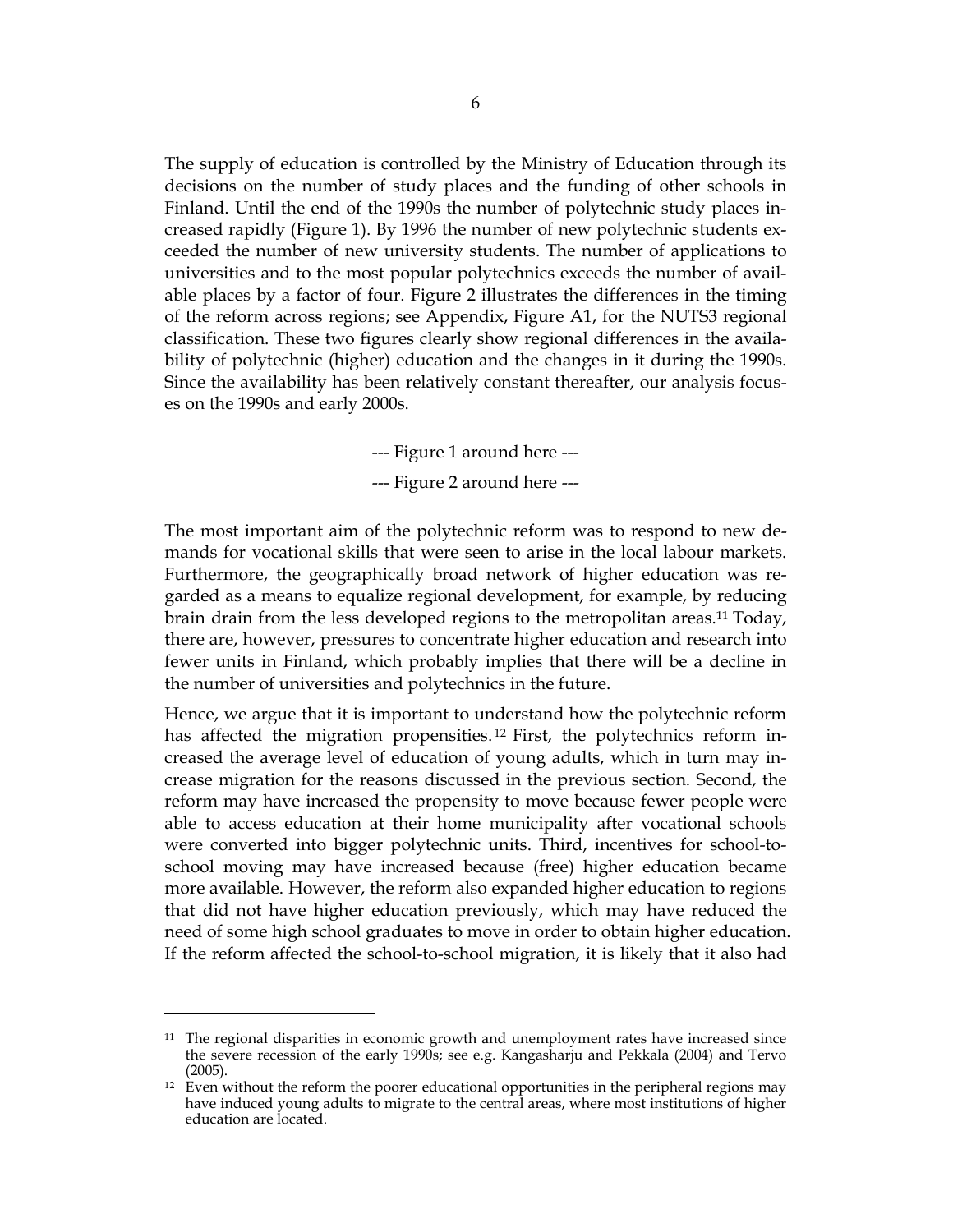an impact on the school-to-work migration, because those who have moved in the past are more likely to move again (see e.g. DaVanzo, 1983).

#### **4 Data**

 $\overline{a}$ 

The individual-level data are based on the Longitudinal Census File and the Longitudinal Employment Statistics File constructed by Statistics Finland. These two basic register files were updated annually from 1987 to 2004. By matching individuals' unique personal identifiers across the censuses, these panel data sets provide a variety of reliable register-based information on the residents of Finland.<sup>13</sup> Furthermore, register data on spouses and the region of residence are merged with the individual records.

The working sample comprises a 7 per cent random sample of the individuals who resided permanently in Finland in 2001.<sup>14</sup> The sample was further restricted to the individuals who had completed general upper secondary education ("lukio" in Finnish). The matriculation examination is a national compulsory final exam taken by all students who graduate from the general upper secondary school. The answers in each test are first graded by teachers and then reviewed by associate members of the Matriculation Examination Board outside the schools. The exam scores are standardized so that their distribution is the same every year. The range of the matriculation exam scores is 1–6. With a few exceptions general upper secondary education is required for tertiary-level studies. In the following analysis we focus on 18 to 20-year-old graduates from 1988 to 2001.<sup>15</sup> During this period, the availability of higher education made its dramatic rise; see Figure 1 and 2 above. We follow the educational qualifications and the migration behaviour over time until 2004, as illustrated by Figure 3. In the empirical analysis below, however, we treat the bachelor's degree as an intermediate phase of the master's degree, because it was uncommon to finish one's studies with a bachelor's degree from a Finnish university in the 1990s (i.e. before the Bologna process was adopted in 2005).

--- Figure 3 around here ---

<sup>&</sup>lt;sup>13</sup> That is, contrary to surveys, for example, the comprehensive register-based data contain very little measurement error due to their nature; cf. also Malamud and Wozniak (2010, p. 14).

<sup>14</sup> Those individuals living in the Åland Islands are not included in the sample. Åland is a small isolated region with approximately 26 000 inhabitants. It differs from the other Finnish regions in numerous ways (e.g. most of the inhabitants speak Swedish as their native language).

 $15$  In  $2001$ , for example, approximately 83 per cent of the high school graduates were 19-yearolds at the end of the matriculation year.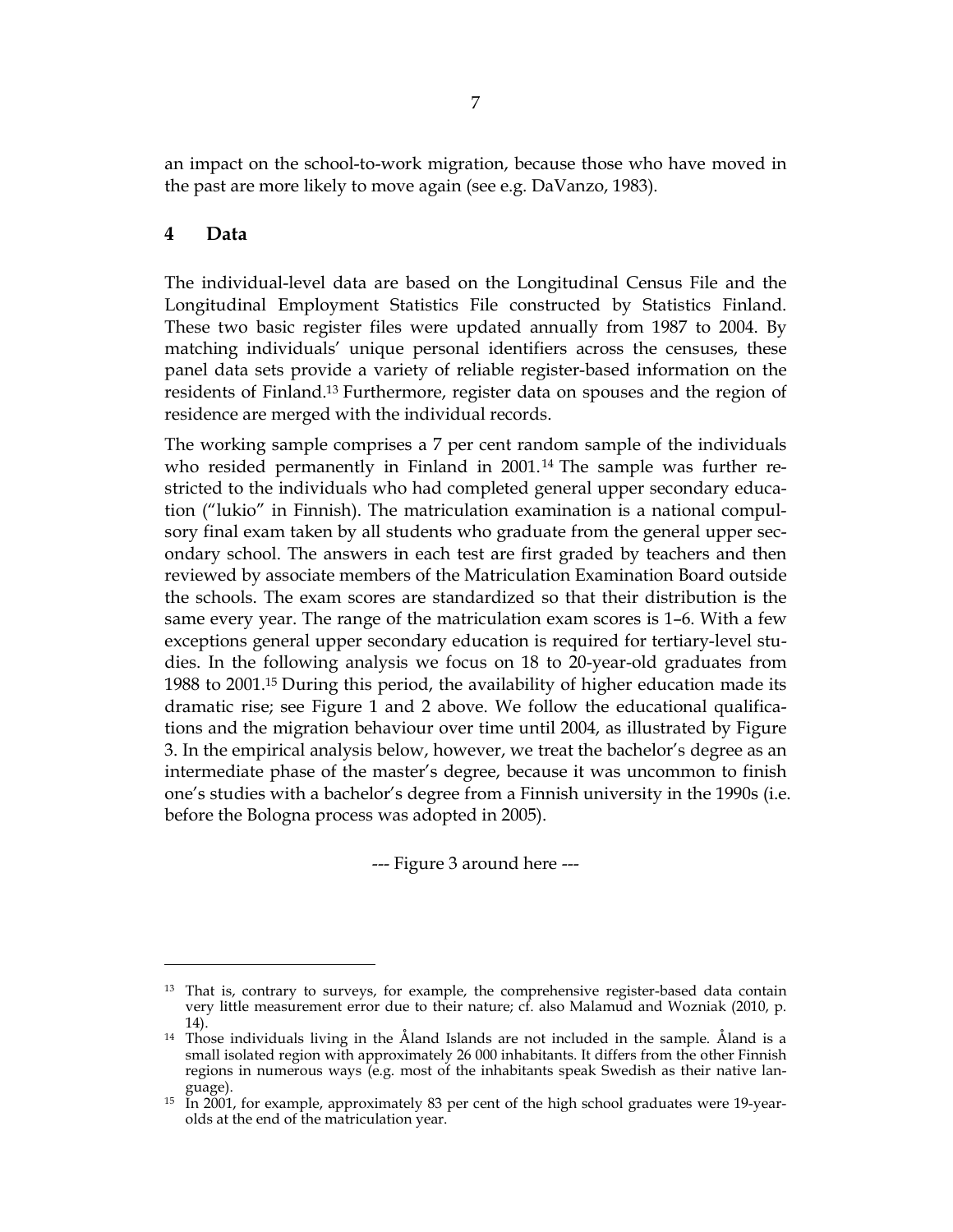Throughout the analyses, the migration event is defined as long-distance migration between the 18 Finnish NUTS3 regions; see Appendix, Figure A1.<sup>16</sup> These migration flows allow us to examine the changes in the geographical distribution of human capital. Focusing on migration between the NUTS3 regions is also practical, because the location of the educational institution where an individual graduates is known at this regional level in the data. Furthermore, migration of shorter distances between municipalities or sub-regions most likely reflects housing market conditions rather than labour market prospects.

#### **5 Empirical approach and results**

 $\overline{a}$ 

#### **5.1 Polytechnic reform and school-to-school migration**

A significant proportion of high school graduates are likely to migrate in order to receive further education. To understand the implications of the polytechnic reform of the 1990s for the school-to-school migration, we first model their migration propensities during the matriculation year  $(t = 0)$  and the following two years (*t* = 1, 2) with simple linear (reduced-form OLS) regression:

$$
m_{ijt} = Z'_{ij}\alpha + X'_{ij}\beta + \varepsilon_{ijt}, \qquad t = 0, 1, 2
$$
 (1)

where the dependent variable,  $m_{ijt}$ , is a dummy variable indicating whether or not an individual *i* living in region *j* has migrated during the year *t*.  $Z_{ii}$  is the vector of our instruments, which measure the availability of polytechnic education for an individual *i* when graduating from general upper secondary education, and the matriculation scores.<sup>17</sup> The availability of polytechnic education is measured as the number of new polytechnic study places divided by the hundreds of 19 to 24-year-olds in the region of residence. This measure takes into account the fact that the regional cohort size is likely to have an impact on the availability given any fixed number of new polytechnic study places in a region. It is also used later as an instrument for educational choices when we study the causal effect of education on school-to-work migration.

All the control variables,  $X_{ij}$ , relate to the year before an individual graduates from high school, so that the consequences of migration are not confused with the causes of migration.<sup>18</sup> Concerning personal characteristics, we control for gender, age and annual earnings subject to state taxation. Household characte-

<sup>&</sup>lt;sup>16</sup> The small region of Itä-Uusimaa is combined with Uusimaa in the analyses, because of their close proximity and similarity. It is also the only region that does not currently have its own polytechnic; see Appendix, Figure A1 for a map of the NUTS3 regions of Finland.

<sup>&</sup>lt;sup>17</sup> Matriculation scores are used in this reduced-form regression because they are likely to affect the schooling choices (Hämäläinen and Uusitalo, 2008), and hence indirectly migration decisions.

<sup>&</sup>lt;sup>18</sup> This decision also assures that our instrument does not affect the (future) values of control variables and hence bias the results.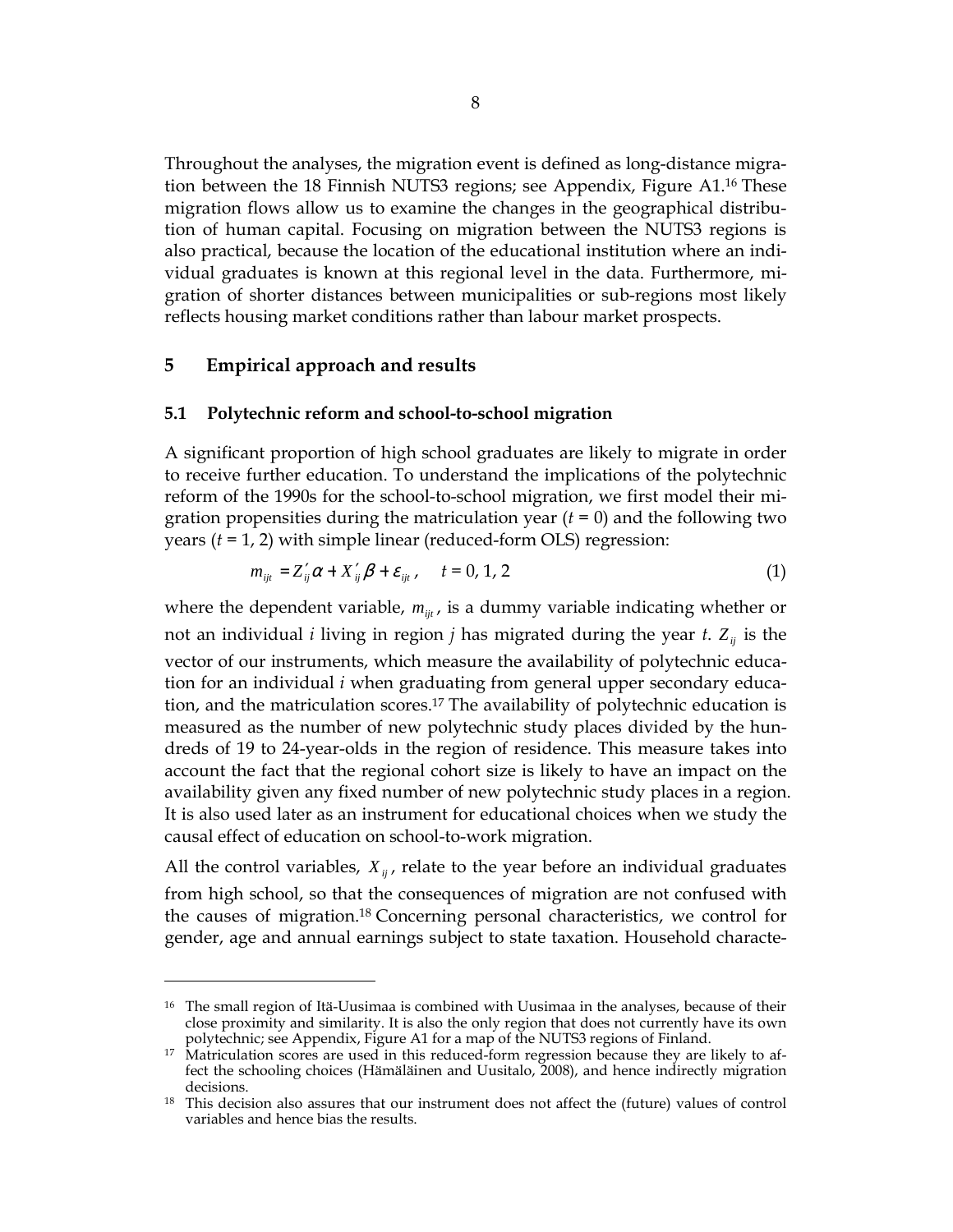ristics comprise marital status, having children, and a spouse's labour income, employment status and the level of education. Furthermore, we use several regional characteristics, such as the regional unemployment rate and the share of service sector workers in the region, as well as whether the individual matriculates from his or her region of birth, which captures otherwise unobserved differences in migration behaviour; see Appendix A1 for the detailed definitions of the control variables and their mean values. Furthermore, we control for the effects that are specific to the year and region of matriculation. Since interregional mobility tends to follow cyclical fluctuations in the economy (Milne, 1993), matriculation year fixed effects are used. The regional fixed effects pick up the regional differences in the migration intensity that are stable over time.

Table 1 reports the estimated marginal effects of the availability of polytechnic education on the migration probability during the matriculation year and the following two years.19 The first row gives the estimation results of simple bivariate models that do not control for any other factors. A positive estimate from the linear probability and probit model is unlikely to provide a reliable causal estimate. Instead, it could also reflect reverse causality: more polytechnic study places (relative to the young population) were allocated to the regions with higher out-migration. A more reliable estimate is obtained after other relevant covariates have been controlled for. The average marginal effects<sup>20</sup> from probit models reported in rows (C) to (D) suggest that, on average, the migration probability was not influenced by the regional availability of polytechnic education during matriculation. The estimated average marginal effect is very close to zero and is insignificant. The linear probability model shows a small, positive, but significant, marginal effect on the migration propensity.<sup>21</sup>

--- Table 1 around here ---

To explore the long-run effects of the polytechnic reform on the migration probability of the matriculated students, we also study the effect over a longer period. Since the last year of observation in our data is 2004 we are able to follow those individuals who matriculated, for example, in 2001 and 1988 for 3 and 17 years, respectively. The availability of polytechnic education is now measured during i) the matriculation year or ii) the matriculation year and the

 $\ddot{\phantom{a}}$ 

<sup>&</sup>lt;sup>19</sup> The individual fixed effects model is not estimated because it does not allow us to identify time-invariant covariates (e.g. coefficient of the availability of polytechnic education).

 $20$  The marginal effects were computed as averages over all observations as discussed in Cameron and Trivedi (2005, p. 467).

 $21$  To illustrate the quantitative magnitude of one unit increase in the availability of polytechnic education, it is useful to note that the number of 19 to 24-year-olds is  $\approx 20,000$  in a typical Finnish NUTS3 region. Hence, in this typical region one unit increase in the availability is achieved, for example, by increasing the number of starting places by 200 students. The regional average of the number of starting places has grown from zero to roughly 1,700 between 1990 and the early 2000s.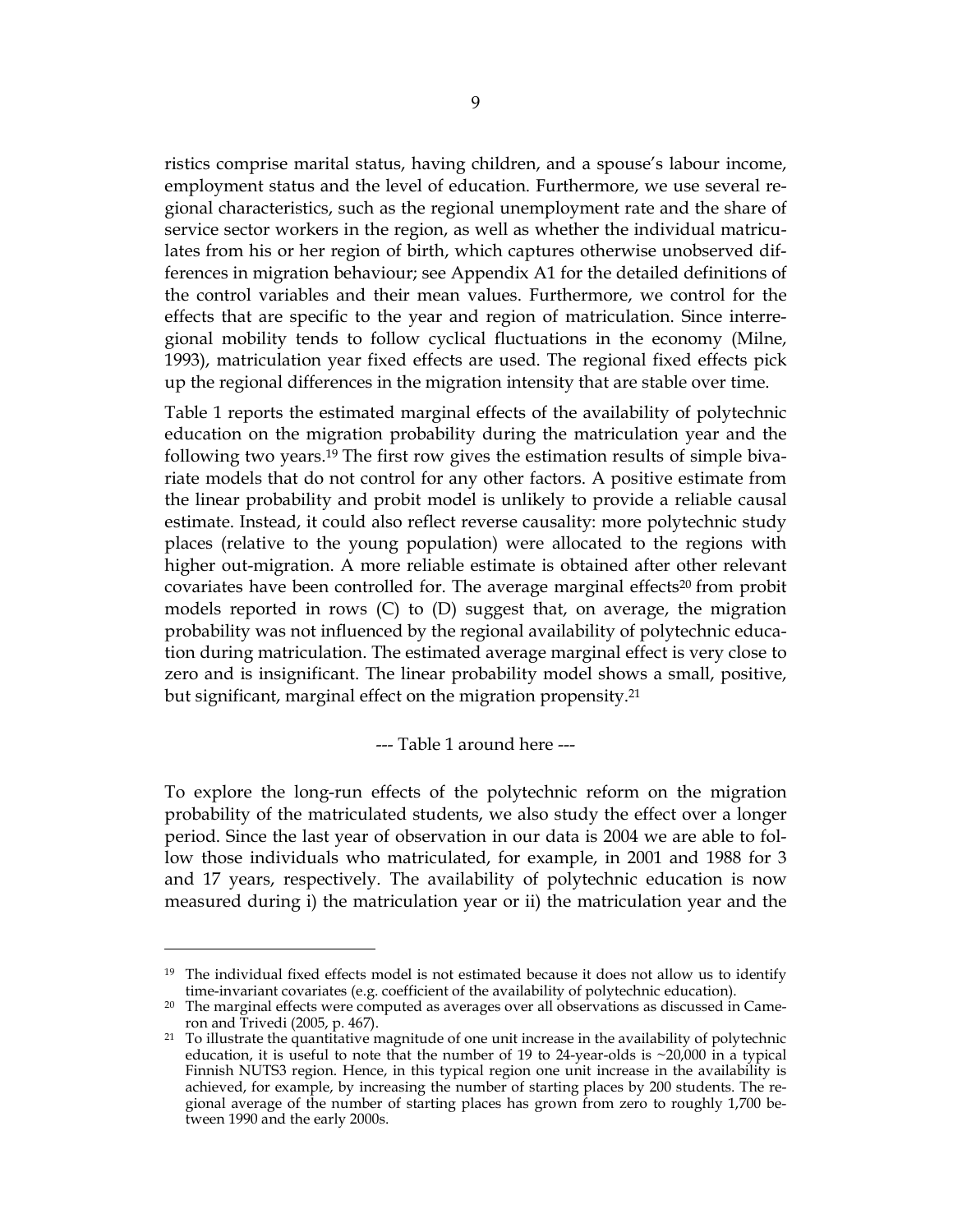following two years (i.e. as an average over three years). Again, several model specifications are reported (Table 2). The results from the four specifications (A– D) correspond to those reported in Table 1. The effect of the polytechnic reform on migration also seems to be negligible in the long-run. This conclusion does not depend on whether the availability is measured only during the matriculation year or also two years after.

--- Table 2 around here ---

#### **5.2 Polytechnic reform, education and graduate migration**

Next, we proceed to the study of graduate migration (school-to-work migration). In the analysis, we now restrict our sample to the observations after graduation from the first specialized education programme (e.g. specialized upper secondary school, vocational college, polytechnic or university). This analysis enables us to identify the causal impact of education on migration. To identify the causal impact, one needs an instrument that predicts the changes in the level of education but is unrelated to the changes in the migration propensity after controlling for other relevant factors. Our vector of the instruments *Zij*, introduced above, contains the availability of polytechnic education in the student's region during the matriculation year as well as the matriculation exam scores.<sup>22</sup>

Hence, our first-stage model for the determination of education for an individual *i* (who graduates at year  $t = 0$ ) takes the form:

$$
s_{ijt} = Z'_{ij}\gamma + X'_{ij}\delta + \mu_{ijt}, \quad t = 0, 1, 2, ..., \tau_i
$$
 (2)

where  $s_{ijt}$  is the relevant educational outcome variable,  $X_{ij}$  is a vector of the control variables and  $Z_{ij}$  is the vector of the excluded instruments. Again, the model includes the year and regional fixed effects measured at the time of matriculation. The educational outcome is measured as the levels of education and the years of schooling. To compute the years of schooling, the level of education (up to the first specialized degree) was converted into years by using the official figures provided by Statistics Finland; see Appendix, Table A1 for details.

The estimation results of the first-stage regressions are presented in Table 3. They are based on linear models that control for other matriculation year and region dummies and other relevant factors (list "D" in Table 1). The first column reports the effects of the instrumental variables on the years of schooling. The overall estimate of the reform on the years of schooling in our graduate

 $22$  For availability to be a valid instrument it must be correlated with education, but it must not be a determinant of migration, i.e. it must be uncorrelated with the error term in the equation for migration after controlling for other relevant factors. Therefore, the identification assumption is that availability must have no influence on migration other than through the first-stage channel; see equations (2) and (3) below.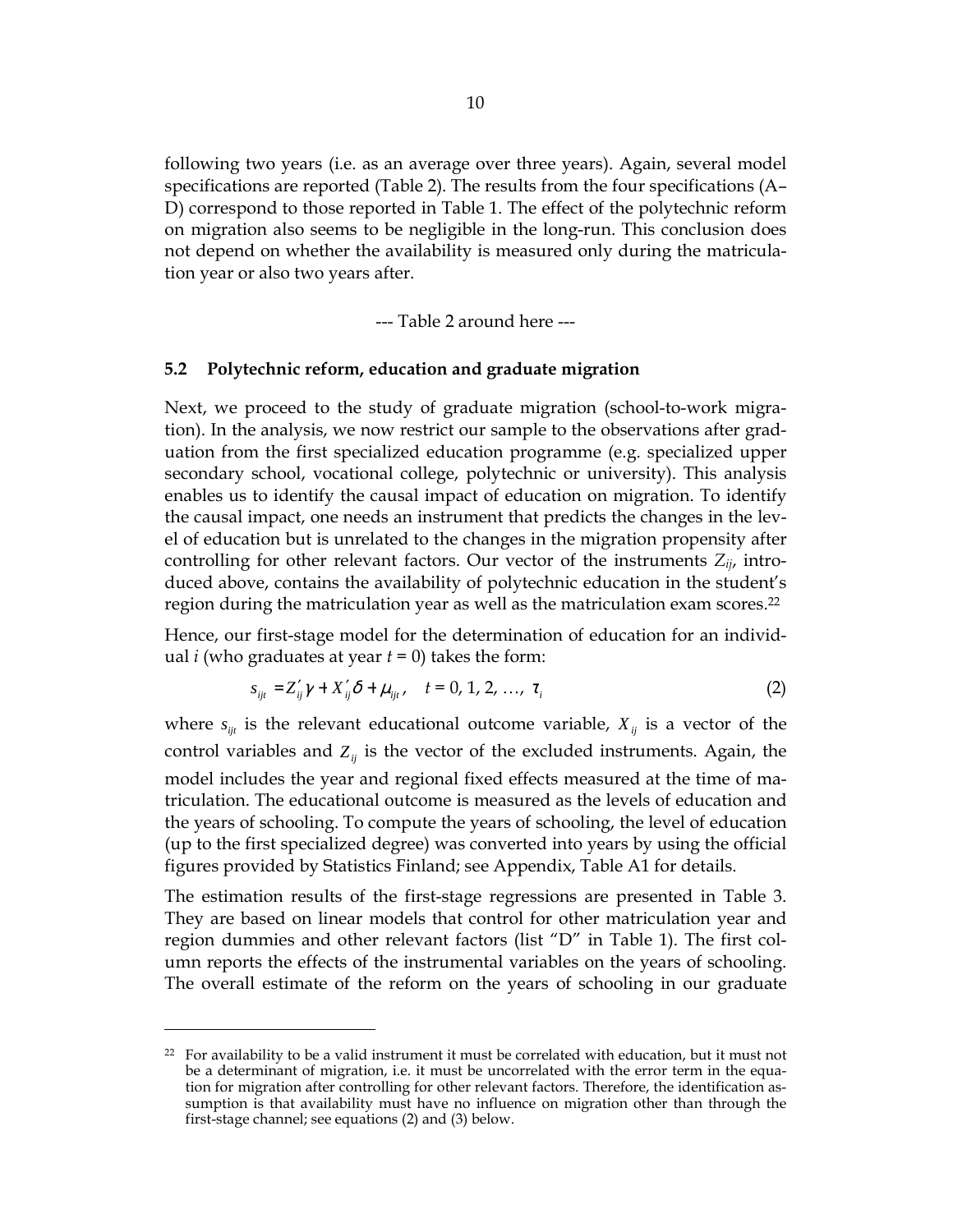sample is insignificant, but still positive (0.005). The three remaining columns clarify this result. In the second column, only graduates from vocational colleges and specialized upper secondary schools are included in the sample. The negative estimate for the availability of polytechnic education (-0.014) implies that the probability of completing a vocational college degree is reduced relative to completing a specialized secondary degree as the availability of polytechnic education increases. This result is exactly what one should expect, given the fact that the reform gradually transformed vocational colleges into polytechnics. Accordingly, enhanced availability of polytechnic education increases the probability that a matriculated individual completes a polytechnic degree relative to a vocational college degree (0.017). We do not, however, find that the reform reduced the probability of obtaining a master's degree relative to a polytechnic, after controlling for other factors. Looking at the other instruments, we observe that a higher score from matriculation exams significantly increases the level of education in all subsamples (including the years of schooling). In all cases the instrumental variables are jointly significantly different from zero (Ftest) supporting the validity of our first-stage regressions.

--- Table 3 around here ---

In the second stage, the graduate migration decision is regressed on the predicted education  $\hat{s}_{\text{in}}$  from (2) and all the exogenous variables:

$$
m_{ijt} = \eta \, \hat{s}_{ijt} + X'_{ij}\pi + \varepsilon_{2ijt}, \quad t = 0, 1, 2, ..., \tau_i
$$
 (3)

where the dependent variable,  $m_{ijt}$ , is 1 if the graduate's region of residence at

the end of the year is different from the previous year, and 0 otherwise. The instruments are excluded from the migration equation (constituting the so-called exclusion restriction). In practice, the equations (3), and (2), are estimated by using two-stage least squares. These IV estimates are compared with the ordinary least squares (OLS) and limited information maximum likelihood estimates (LIML); see e.g. Angrist and Pischke (2009) for further details on the methodology. Robust standard errors are reported for all models. Again, we examine migration behaviour until 2004.

If we were willing to assume that the treatment effects are homogenous, i.e., the causal effect of education on migration was the same for all individuals, then an instrumental variables model could identify an average treatment effect for the sample of individuals (see e.g. Imbens and Angrist, 1994; Angrist and Krueger, 2001). This assumption is unlikely to hold in practice. However, under heterogenous treatment effects a local average treatment effect (LATE) can be identified. It is called local, because the treatment effect is identified for people (compliers) whose behaviour is being manipulated by the instrument. In our case, it estimates the treatment effect for individuals whose schooling choice is changed due to the polytechnic reform and matriculation scores.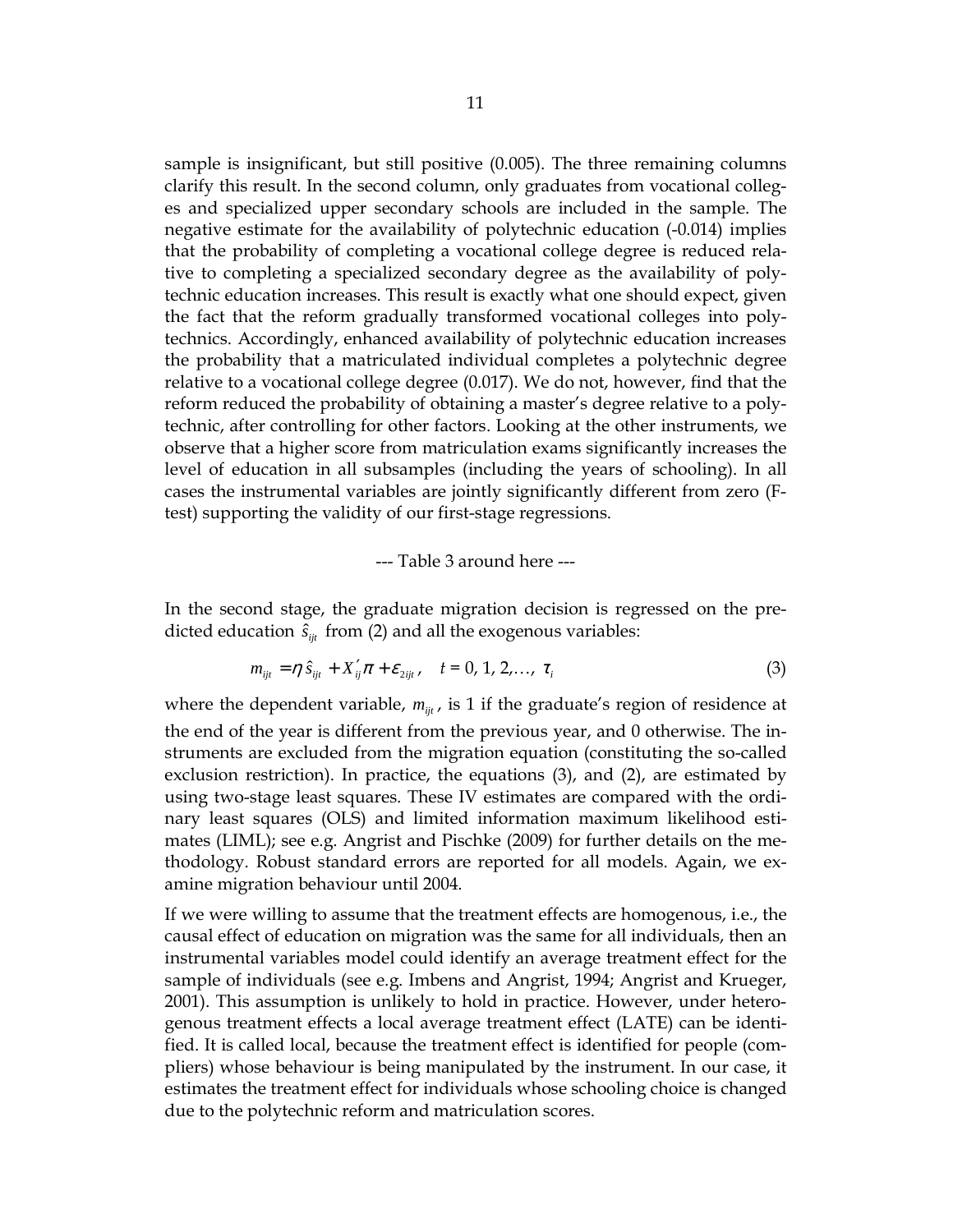To estimate the local average treatment effects, an additional technical assumption has to be made, which is known as "monotonicity". This assumption means that the instrument only moves the endogenous variable in one direction. The results from Table 3 suggest that this is unlikely to prevail with our instruments.<sup>23</sup> However, the monotonicity assumption is arguably valid in the pairwise comparisons of vocational and polytechnic graduates, and polytechnic and university graduates. Hence, the effect of the level of education (treatment) *a* relative to the level of education (treatment) *b* is estimated by putting aside the data for units exposed to other levels of education (see Imbens and Wooldridge 2009, p. 73; cf. Table 3).

We assume that our instrument – the relative number of regional polytechnic starting places – affects the likelihood of obtaining a polytechnic degree, but it does not directly affect migration after graduation from specialized education. If the migration propensity among graduates is, for some reason, higher or lower in those regions where the relative number of first-year students is higher or lower for other reasons, our instrument is invalid and will produce biased estimates of the treatment effect (Moffitt 2005, p. 95). For example, if the set of factors that influences the number of polytechnic places (e.g. the local economy) also affects migration decisions, and if these are not properly accounted for in the estimation, then our exogeneity assumption is questionable. In order to reduce this possibility, we control for several local factors such as regional unemployment, besides adding a full set of regional dummies to all models.

Table 4 shows the estimation results that are obtained by using OLS, IV and LIML. The first estimates based on the years of schooling are unlikely to be reliable for the reasons discussed earlier, but they are reported for comparison. In the second column the migration rates of the graduates from vocational colleges are compared with those with specialized secondary degrees. Strong rejection of the exogeneity of the educational dummy and the significance of the instrumental variables in the first stage suggests that the OLS estimate (0.004) is biased.24 This conclusion is supported by the similarity of the IV and LIML estimates (0.090 and 0.091). Therefore, we conclude that a vocational college degree increases the migration probability approximately by 9 percentage points relative to a specialized upper secondary degree.

--- Table 4 around here ---

<sup>&</sup>lt;sup>23</sup> That is, if we were to study the effect of the years of schooling on migration, and someone switches, for example, from university to polytechnic due to the increased availability of polytechnic education, then the monotonicity assumption would be violated (i.e. negative effect for some, but a positive effect for most people).

 $24$  The exogeneity test was conducted by adding the residual from the first-stage to the second stage, and testing its significance robustly; see Cameron and Trivedi (2005, p. 276) for details.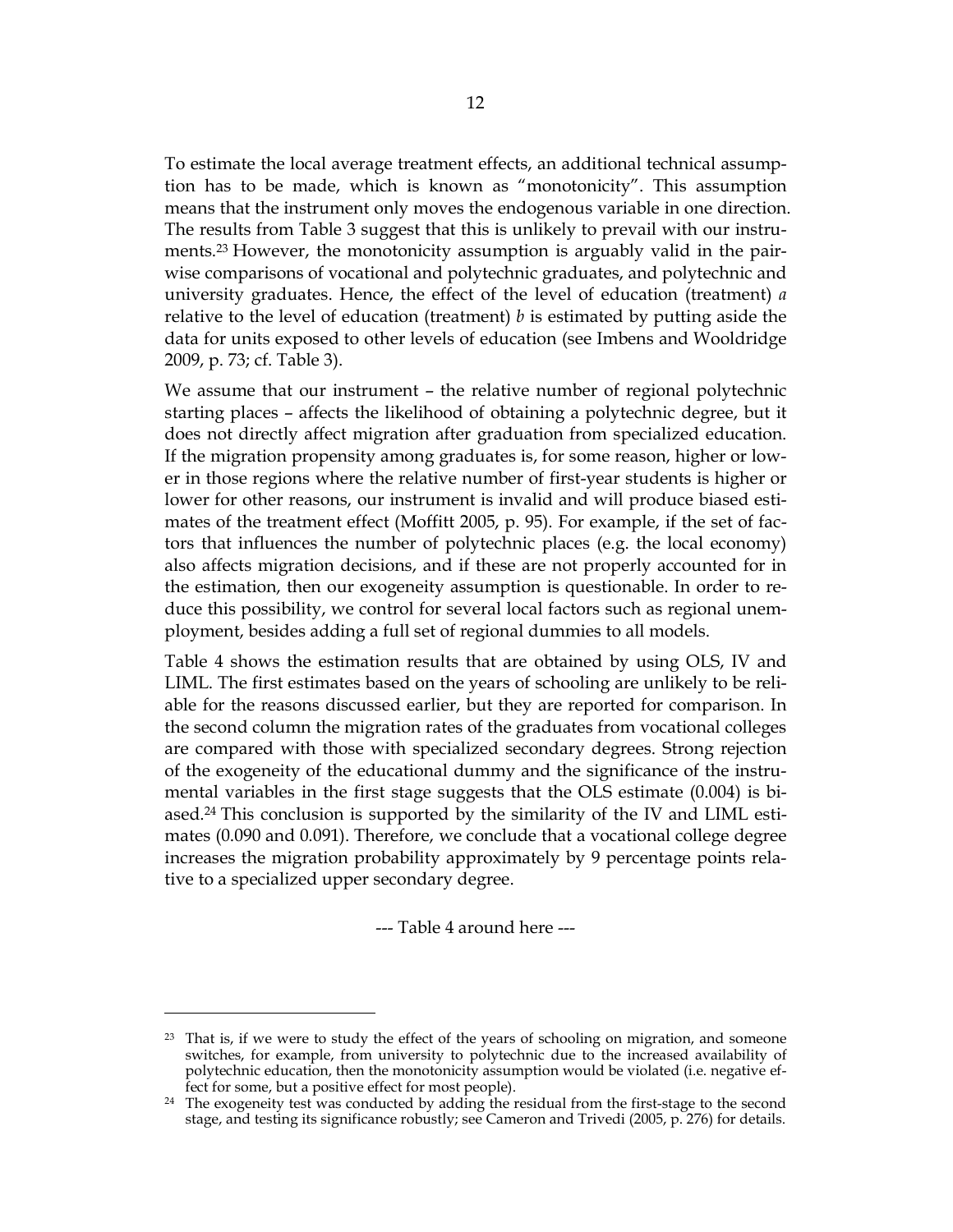In the third column, which compares polytechnic graduates to vocational college graduates, the exogeneity of the educational dummy is also rejected by the F-statistic. Hence, the conclusions are based on the IV estimate, 0.085, which is considerably larger than the OLS estimate (0.006). The LIML estimate corresponds to the IV estimate. In the final column, university graduates with a master's degree are compared with polytechnic graduates. Exogeneity of the educational dummy is again rejected. The results from both IV and LIML show that, everything else being equal, graduates with master's degrees and polytechnic graduates have very similar migration propensities. Note that the test for the overidentifying restrictions can be interpreted as a test of heterogenous treatment effects (Angrist, 1991), because under heterogenous treatment effects the choice of the instruments affects the LATE being identified. Apart from the second column, there is very little evidence that the LATE estimates depend on which instruments are being used.

## **6 Conclusions**

In this paper, we have examined the effects of the availability of education and the level of education on interregional migration in Finland. First, we explored the effect of the polytechnic education reform on the migration of graduated high-school students. The results showed that an increase in the regional availability of polytechnic education did not, on average, greatly affect the level of out-migration of recent high school graduates. The conclusion did not change when migration propensities were followed over a longer period.

Second, we also used the reform to identify the causal effect of education on the migration of young adults who had graduated from specialized education after high school. To identify the causal effect of education on migration, we used instruments based on the availability of polytechnic education and the matriculation exam scores from the general upper secondary school. The IV estimates showed that a vocational college degree increases migration probability by 9 percentage points relative to a specialized upper secondary degree. Also, polytechnic graduates have an 8.5 percentage points higher migration probability than that of vocational college graduates. However, a master's degree did not increase migration propensity in comparison with a polytechnic degree.

Overall, our findings point out that the availability of polytechnic education did not reduce migration. One of the most important reasons for the creation of the polytechnic schools from a regional policy perspective was to decrease brain drain from the less developed regions to the metropolitan areas. The results point out that this aim has not been fulfilled.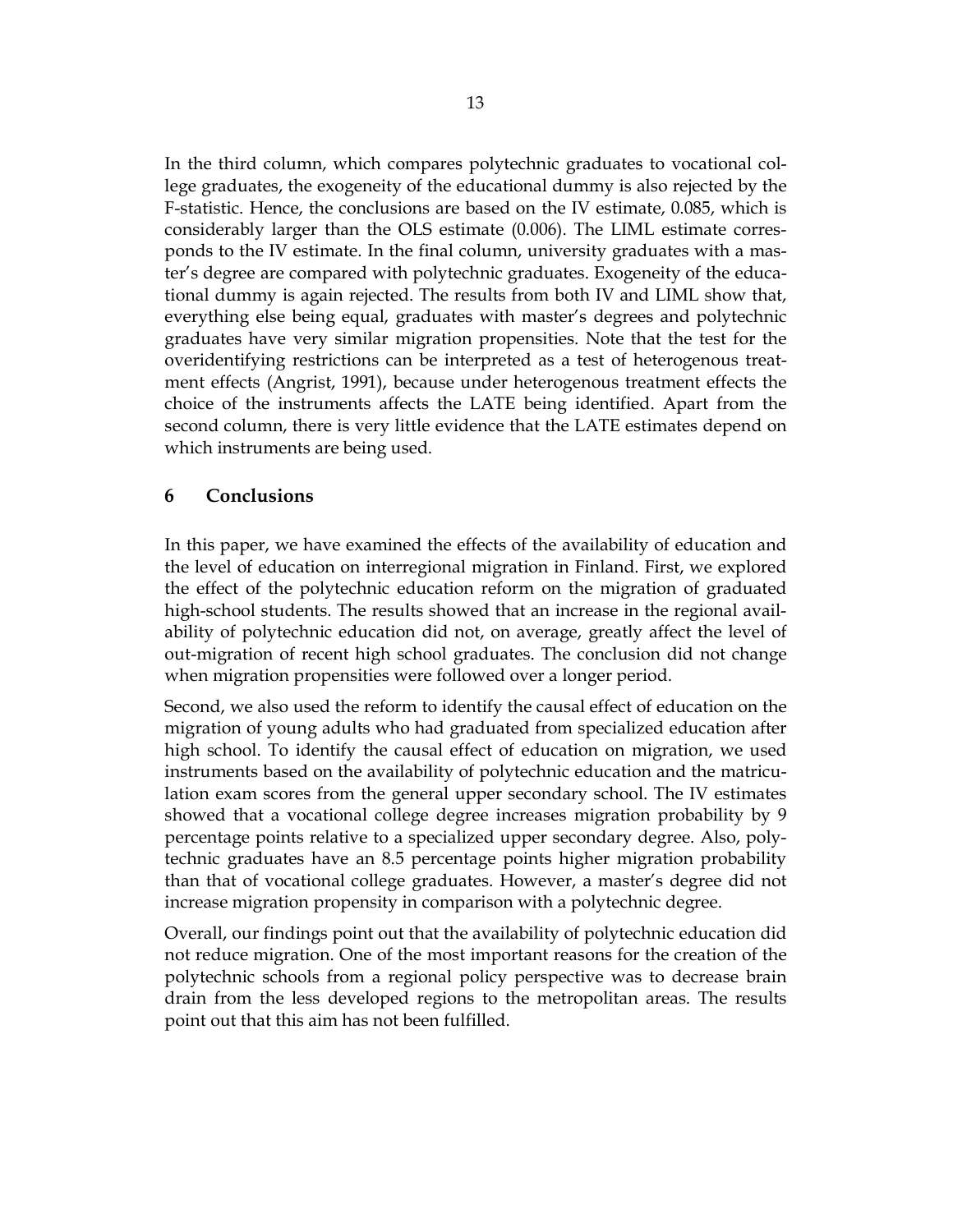#### **REFERENCES**

- Angrist, J. (1991) Instrumental variables estimation of average treatment effects in econometrics and epidemiology. NBER Technical Working Paper No. 01115.
- Angrist, J., Pischke, J.-S. (2009) *Mostly Harmless Econometrics: An Empiricist's Companion.* Princeton: Princeton University Press.
- Armstrong, H.W., Taylor, J. (2000) *Regional Economics and Policy,* 3rd edition. Oxford: Blackwell.
- Becker, G. (1964) *Human Capital.* New York: Columbia University Press.
- Beine, M., Docquier, F., Rapoport, H. (2008) Brain drain and human capital formation in developing countries: winners and losers. *The Economic Journal,* 118: 631–652.
- Bodenhöfer, H.-J. (1967) The mobility of labor and the theory of human capital. *The Journal of Human Resources,* 2: 431–448.
- Böckerman, P., Hämäläinen, U., Uusitalo, R. (2009) Labour market effects of the polytechnic education reform: the Finnish experience. *Economics of Education Review,* 28: 672–681.
- Cameron, A.C., Trivedi, P.K. (2005) *Microeconometrics: Methods and Applications.* Cambridge: Cambridge University Press.
- Card, D. (1999) The causal effect of education on earnings. In O.C. Ashenfelter and D. Card (eds) *Handbook of Labor Economics,* Volume 3A. Amsterdam: Elsevier.
- DaVanzo, J. (1983) Repeat migration in the United States: who moves back and who moves on? *Review of Economics and Statistics,* 65: 552–559.
- Faggian, A., McCann, P., Sheppard, S. (2007) Human capital, higher education and graduate migration: an analysis of Scottish and Welsh students. *Urban Studies,* 44: 2511–2528.
- Falaris, E.M. (1988) Migration and wages of young men. *Journal of Human Resources,* 23: 514–534.
- Finnie, R. (2004) Who moves? A logit model of analysis of interprovincial migration in Canada. *Applied Economics,* 36: 1759–1780.
- Gottlieb, P.D., Joseph, G. (2006) College-to-work migration of technology graduates and holders of doctorates within the United States. *Journal of Regional Science,* 46: 627–659.
- Greenwood, M.J. (1975) Research on internal migration in the United States: a Survey. *Journal of Economic Literature,* 13: 397–433.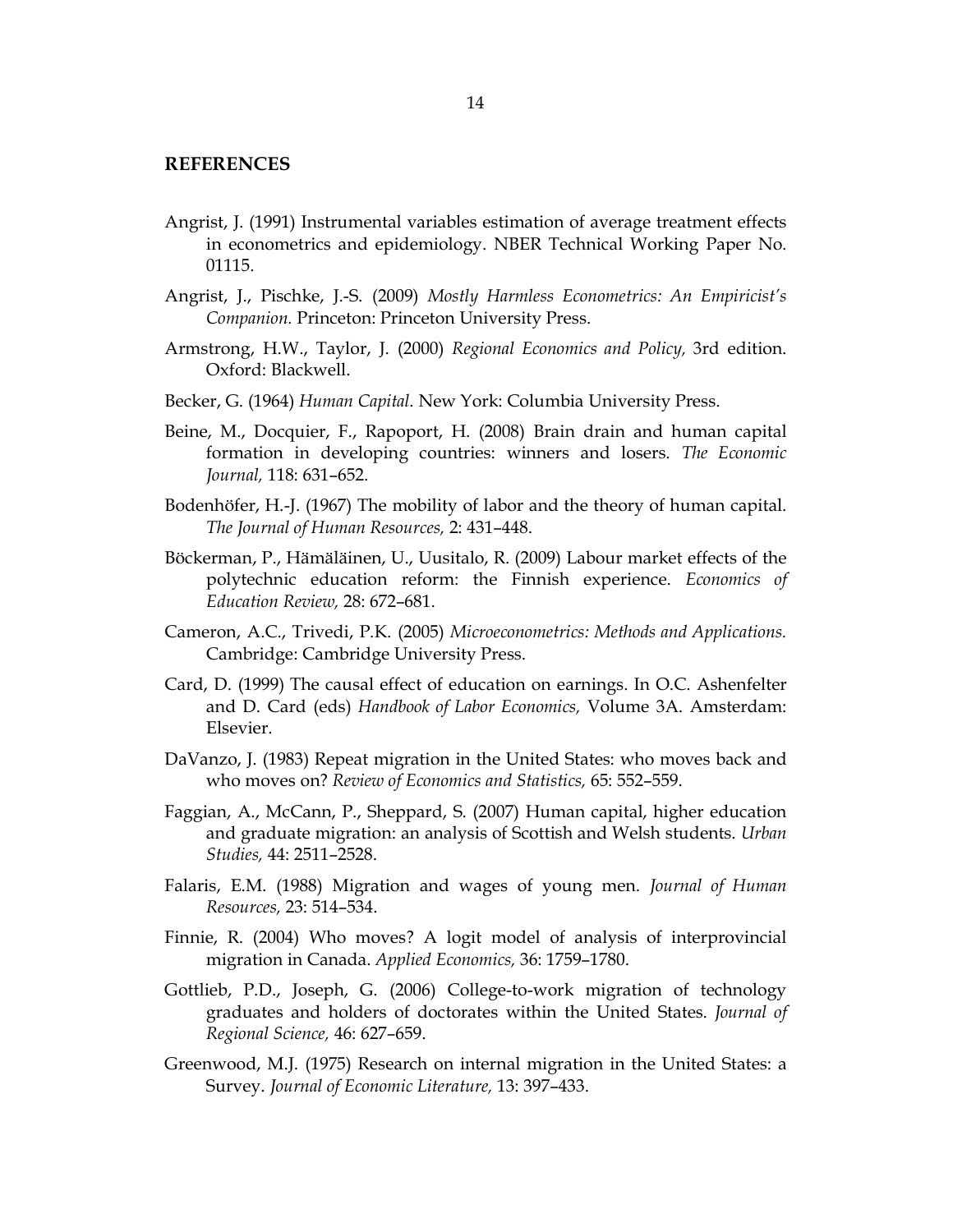- Greenwood, M.J. (1997) Internal migration in developed countries. In M.R. Rosenzweig and O. Stark (eds) *Handbook of Population and Family Economics*, Volume 1. Amsterdam: Elsevier.
- Haapanen, M., Ritsilä, J. (2007) Can migration decisions be affected by income policy interventions? Evidence from Finland. *Regional Studies,* 41: 339–348.
- Hämäläinen, K., Böckerman, P. (2004) Regional labor market dynamics, housing, and migration. *Journal of Regional Science,* 44: 543–568.
- Hämäläinen, U., Uusitalo, R. (2008) Signalling or human capital: evidence from the Finnish polytechnic school reform. *Scandinavian Journal of Economics,* 110: 755–775.
- Imbens, G.W., Angrist, J.D. (1994) Identification and estimation of local average treatment effects. *Econometrica,* 62: 467–475.
- Imbens, G.W., Wooldridge, J.M. (2009) Recent developments in the econometrics of program evaluation. *Journal of Economic Literature,* 47: 5–86.
- Jaeger, D. A., Dohmen, T., Falk, A., Huffman, D., Sunde, U., Bonin, H. (2010) Direct evidence on risk attitudes and migration. *Review of Economics and Statistics,* 92: 684–689.
- Jauhiainen, S. (2008) Regional concentration of highly educated couples. In J. Poot, L. van Wissen and B. Waldorf (eds) *Migration and Human Capital*. Cheltenham: Edward Elgar.
- Kangasharju, A., Pekkala, S. (2004) Increasing regional disparities in the 1990s: the Finnish experience. *Regional Studies,* 38: 255–267.
- Lampinen, O. (2004) The use of experimentation in educational reform: the case of the Finnish polytechnic experiment 1992–1999. *Tertiary Education and Management,* 7: 311–321.
- Levy, M.B., Wadycki, W.J. (1974) Education and the decision to migrate: an econometric analysis of migration in Venezuela. *Econometrica,* 42: 377–388.
- Machin, S., Pelkonen, P., Salvanes, K.G. (2010) Education and mobility. *Journal of the European Economic Association,* Forthcoming.
- Malamud, O., Wozniak, A.K. (2010) The impact of college education on geographic mobility: identifying education using multiple components of Vietnam draft risk. NBER Working Paper Series, No. 16463.
- Milne, W.J. (1993) Macroeconomic influences on migration. *Regional Studies,* 27: 365–373.
- Ministry of Education (2005) OECD thematic review of tertiary education: country background report for Finland. Publications of the Ministry of Education, Finland, 2005:38.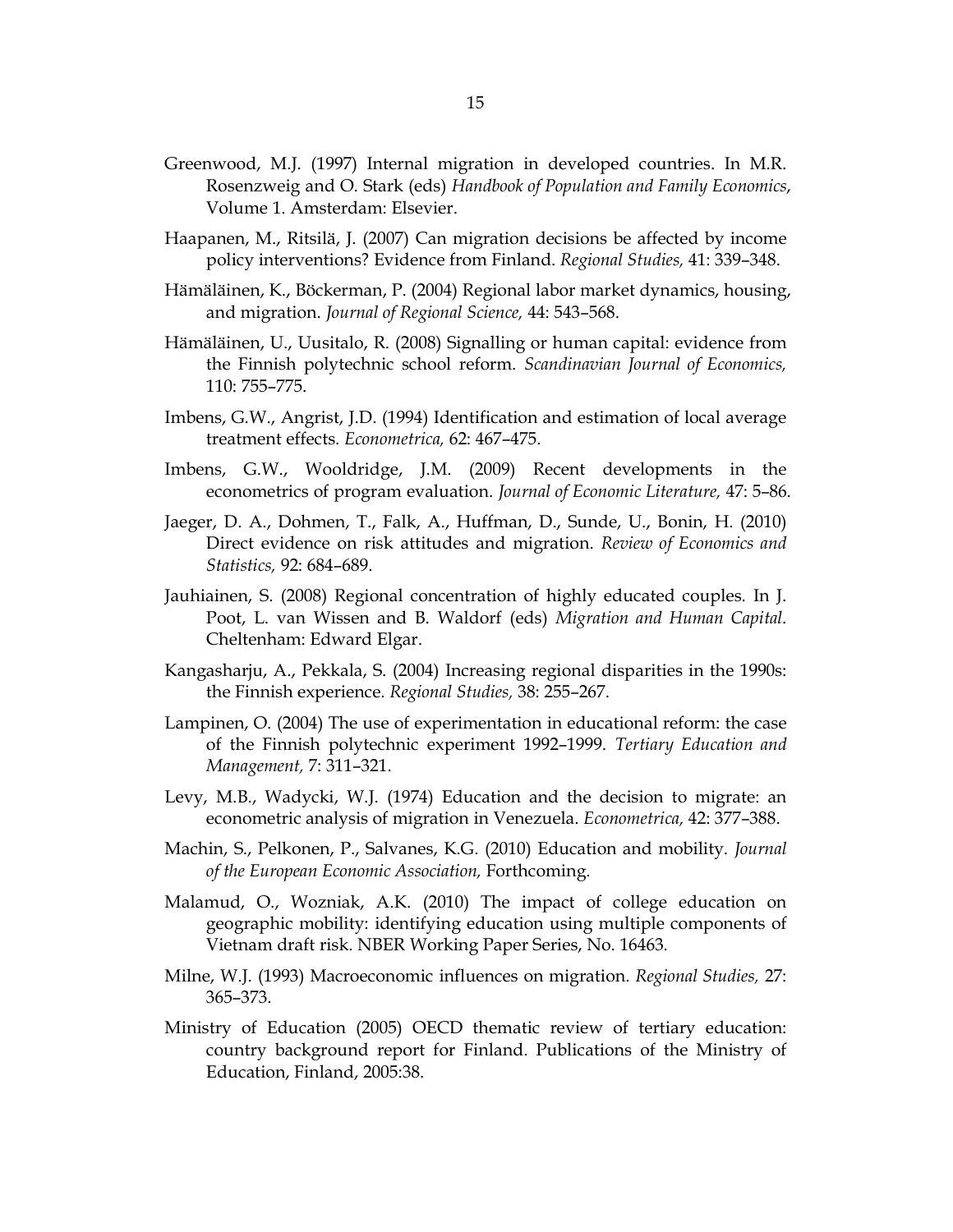- Ministry of Education (2009) KOTA online database service. Statistical data on universities and fields of education from 1981.
- Moffitt, R. (2005) Remarks on the analysis of causal relationships in population research. *Demography,* 42: 91–108.
- Nakosteen, R.A., Westerlund, O., Zimmer, M. (2008) Migration and selfselection: measured earnings and latent characteristics. *Journal of Regional Science,* 48: 769–788.
- Pekkala, S., Tervo, H. (2002) Unemployment and migration: does moving help? *Scandinavian Journal of Economics,* 104: 621-639.
- Ritsilä, J., Ovaskainen, M. (2001) Migration and regional centralization of human capital. *Applied Economics,* 33: 317–325.
- Schwartz, A. (1973) Interpreting the effect of distance on migration. *Journal of Political Economy,* 81: 1153–1569.
- Sjaastad, L.A. (1962) The costs and returns of human migration. *Journal of Political Economy,* 70: 80–93.
- Statistics Finland (2001) Population Census 2000 Handbook. Helsinki.
- Tervo, H. (2005) Regional policy lessons from Finland. In D. Felsenstein and B.A. Portnov (eds) *Regional Disparities in Small Countries*. Heidelberg: Springer.
- Tunali, I. (2000) Rationality of migration. *International Economic Review,* 41: 893– 920.
- Yousefi, M., Rives, J. (1987) Migration behavior of college graduates: an empirical analysis. *Journal of Behavioral Economics,* 16: 35–49.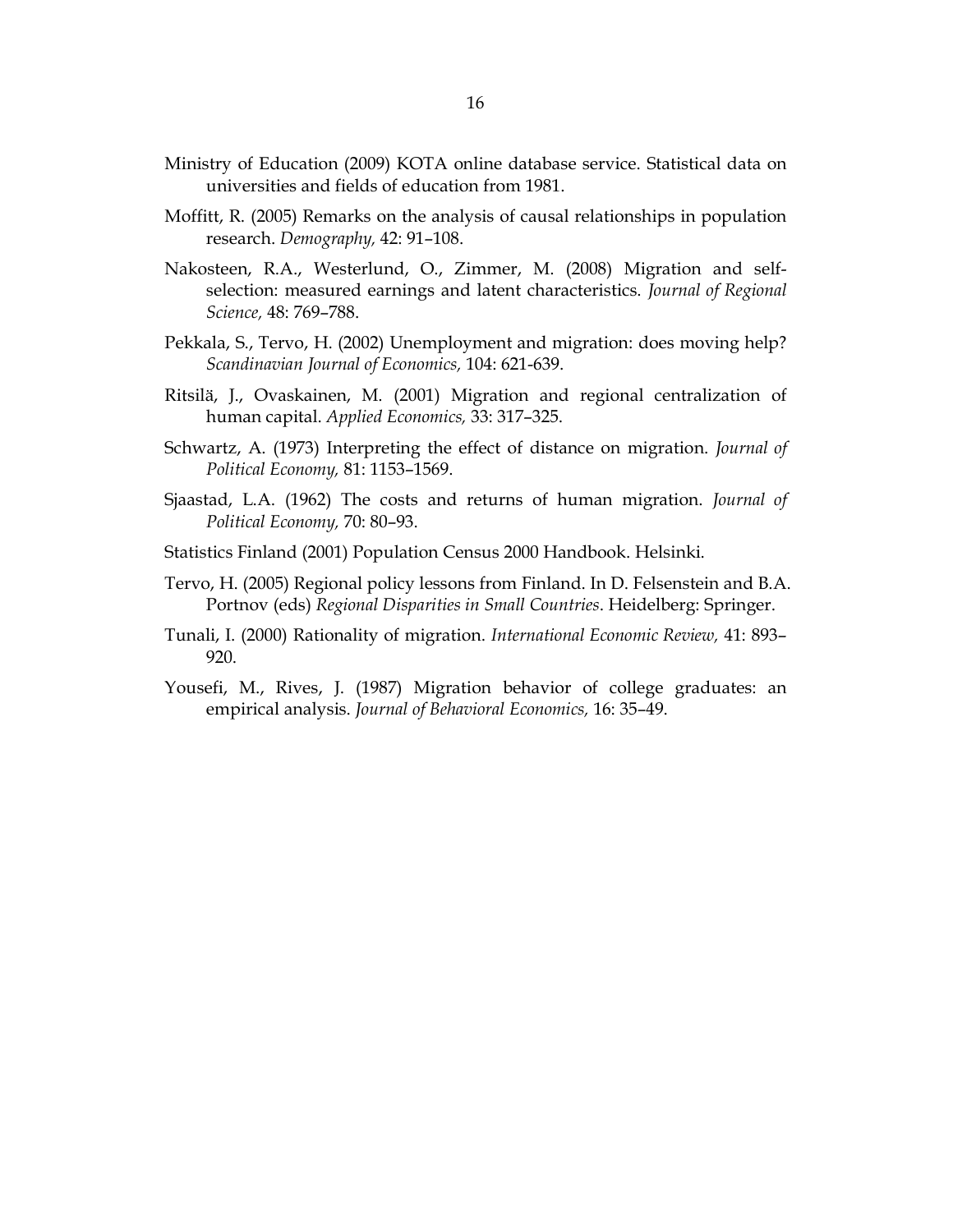#### **TABLES**

Table 1 The estimated marginal effects of the availability of polytechnic education on migration probability (sample of matriculated, 3-year follow-up period)

| Model specification                       | LPM        |         |            | AME from probit |  |
|-------------------------------------------|------------|---------|------------|-----------------|--|
| (A) No controls                           | $0.009***$ | (0.001) | $0.009***$ | (0.001)         |  |
| (B) Matriculation year dummies            | $0.009***$ | (0.001) | $0.007***$ | (0.001)         |  |
| (C) Matriculation year and region dummies | $0.003***$ | (0.001) | 0.000      | (0.001)         |  |
| $(D) = (C) +$ Extensive set of controls   | $0.003***$ | (0.001) | 0.001      | (0.001)         |  |

*Notes:* Sample: Individuals are observed during the matriculation year and the following two years. Number of observations is 81,630 in all estimations. Dependent variable: NUTS3 migration during the current year. Explanatory variable of interest: Number of 1<sup>st</sup> year polytechnic students divided by the number of 19-24-year-olds in the NUTS3 region. The set of controls are defined in Appendix, Table A1. \*  $(**, **)$  = statistically significant marginal effect at the 0.10 (0.05, 0.01) level. Robust standard errors reported in parentheses allow for clustering at the matriculation year and regional level. LPM = Linear probability model, AME = average marginal effect is computed as average over all observations.

| Table 2 | The estimated marginal effects of the availability of polytechnic education |
|---------|-----------------------------------------------------------------------------|
|         | on migration probability (sample of matriculated, extensive follow-up pe-   |
|         | riod)                                                                       |

|                                         | Availability during the |            | Three-year average in |            |
|-----------------------------------------|-------------------------|------------|-----------------------|------------|
| Model specification                     | matriculation year      |            | availability          |            |
|                                         | <b>LPM</b>              | AME from   | <b>LPM</b>            | AME from   |
|                                         |                         | probit     |                       | probit     |
| (A) No controls                         | $0.006***$              | $0.006***$ | $0.006***$            | $0.006***$ |
| (B) Matriculation year dummies          | $0.008***$              | $0.007***$ | $0.008***$            | $0.007***$ |
| (C) Matriculation year and region dum-  |                         |            |                       |            |
| mies                                    | $0.001***$              | 0.000      | $-0.000$              | $-0.001$   |
| $(D) = (C) +$ Extensive set of controls | $0.002***$              | 0.000      | $-0.000$              | $-0.000$   |

*Notes:* Sample: Individuals are observed during the matriculation year and all the following available years. Number of observations is 272,430 in all estimations. Dependent variable: NUTS3 migration during the current year. Explanatory variable of interest: Number of 1<sup>st</sup> year polytechnic students divided by the number of 19-24-year-olds in the NUTS3 region. The set of controls are defined in Appendix, Table A1. \* (\*\*, \*\*\*) = statistically significant marginal effect at the 0.10 (0.05, 0.01) level. Significance levels are based on robust standard errors that allow for clustering at the matriculation year and regional level. LPM = Linear probability model,  $AME = average$ marginal effect is computed as average over all observations.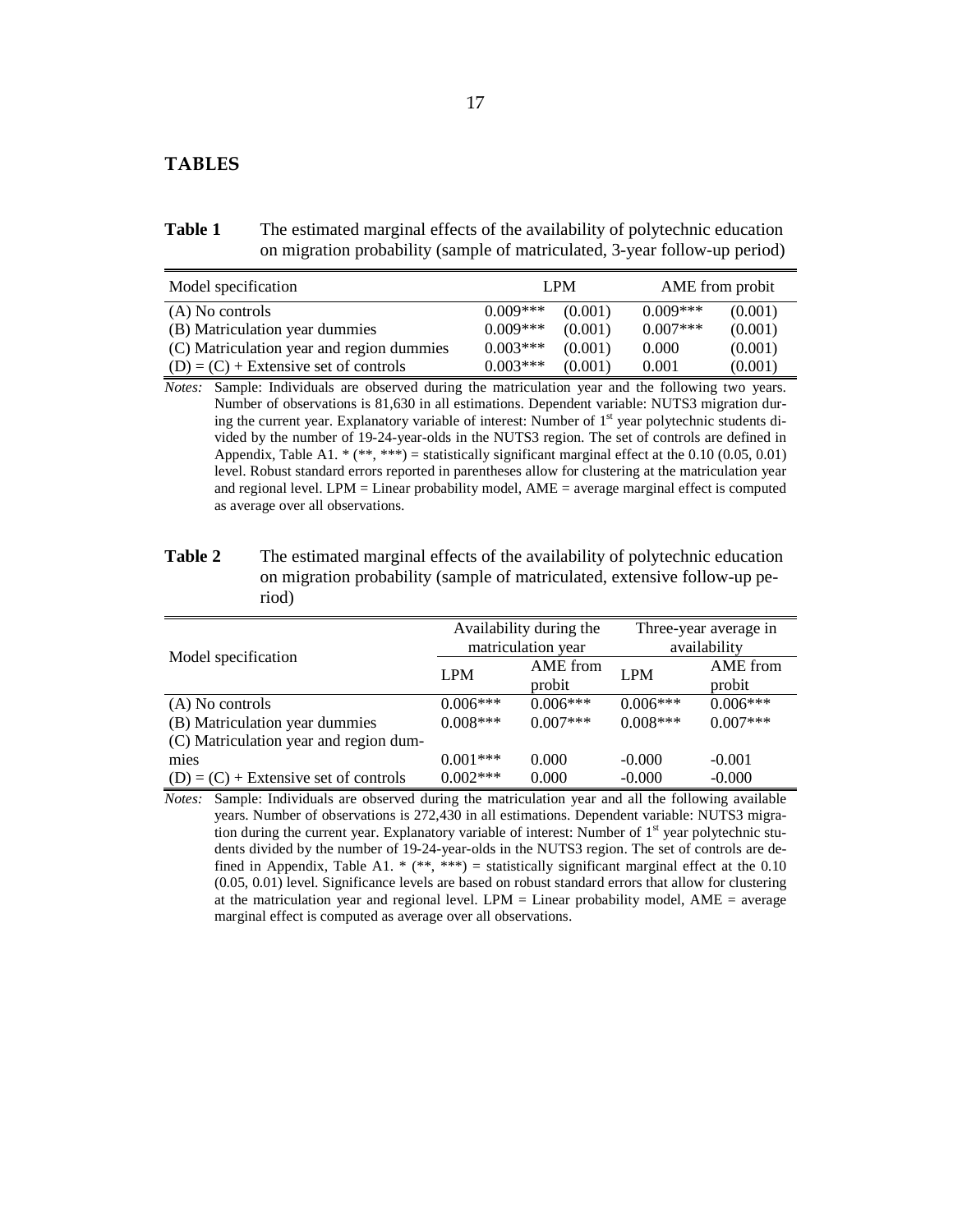|                              | Full sample,   | Vocational       | Polyt. vs.     | Master's vs. |
|------------------------------|----------------|------------------|----------------|--------------|
| Variable                     | using years of | college vs. sec- | vocational     | polytechnic  |
|                              | schooling      | ondary degree    | college degree | degree       |
| Availability of polytechnic  | 0.004          | $-0.014***$      | $0.021***$     | 0.001        |
| education                    | (0.013)        | (0.005)          | (0.005)        | (0.003)      |
| <b>Matriculation results</b> | $0.620***$     | $0.058***$       | $0.035***$     | $0.164***$   |
|                              | (0.012)        | (0.006)          | (0.005)        | (0.007)      |
| Matriculation results not    | $-2.740***$    | $-0.237***$      | $-0.156***$    | $-0.815***$  |
| missing                      | (0.118)        | (0.047)          | (0.038)        | (0.051)      |
| Diagnostics                  |                |                  |                |              |
| Joint significance of the    | 884,834        | 34.315           | 20.063         | 183.868      |
| instruments (F-test)         | (p < 0.001)    | (p < 0.001)      | (p < 0.001)    | (p < 0.001)  |
| Number of observations       | 102,583        | 63,861           | 46,453         | 38,722       |

**Table 3** The estimated effects of the instrumental variables on education (OLS, first stage of IV estimates, sample of graduates)

*Notes:* Sample: Individuals are observed during the graduation year from specialized education and the following years. Dependent variable: Years of schooling or the level of education (binary variable).  $*$  ( $**$ ,  $***$ ) = statistically significant marginal effect at the 0.10 (0.05, 0.01) level. Robust standard errors are reported in parentheses that allow for clustering at the matriculation year and regional level. OLS = Ordinary least squares. See Appendix, Table A1 for the set of control variables (incl. matriculation region and year dummies) and definitions of the instrumental variables (availability of polytechnic education is measured during the matriculation).

| Model                      | Full sample,<br>using years of<br>schooling | Vocational<br>college vs.<br>secondary de-<br>gree | Polyt. vs.<br>vocational<br>college degree | Master's vs.<br>polytechnic<br>degree |
|----------------------------|---------------------------------------------|----------------------------------------------------|--------------------------------------------|---------------------------------------|
| <b>OLS</b> estimates       | $0.008***$                                  | $0.004**$                                          | $0.006*$                                   | $0.026***$                            |
|                            | (0.001)                                     | (0.002)                                            | (0.003)                                    | (0.004)                               |
| <b>IV</b> estimates        | $0.012***$                                  | $0.090***$                                         | $0.085**$                                  | $-0.001$                              |
|                            | (0.001)                                     | (0.022)                                            | (0.036)                                    | (0.010)                               |
| <b>LIML</b> estimates      | $0.012***$                                  | $0.091***$                                         | $0.085**$                                  | $-0.001$                              |
|                            | (0.001)                                     | (0.022)                                            | (0.036)                                    | (0.010)                               |
| Diagnostics for IV         |                                             |                                                    |                                            |                                       |
| Test for exogeneity of the | 7.608                                       | 21.767                                             | 5.250                                      | 9.413                                 |
| educ. var. (F-test)        | $(p = 0.006)$                               | (p < 0.001)                                        | $(p = 0.023)$                              | $(p = 0.002)$                         |
| Overidentifying restric-   | 0.318                                       | 8.401                                              | 0.152                                      | 0.601                                 |
| tions                      | $(p = 0.853)$                               | $(p = 0.015)$                                      | $(p = 0.927)$                              | $(p = 0.740)$                         |
| Average migration rate     | 0.075                                       | 0.062                                              | 0.072                                      | 0.096                                 |
| Number of observations     | 102,583                                     | 63,861                                             | 46,453                                     | 38,722                                |

**Table 4** The estimated effects of education on migration propensity (sample of graduates)

*Notes:* Sample: Individuals are observed during the graduation year from specialized education and the following years. Dependent variable: NUTS3 migration during a year.  $*(**, ***)$  = statistically significant marginal effect at the 0.10 (0.05, 0.01) level. Robust standard errors are reported in parentheses.  $OLS = Ordinary$  least squares,  $IV =$  instrumental variables. The instruments for the level of education are: availability of polytechnic education during matriculation, matriculation result and matriculation result not missing (see Table A1 for definitions). LIML = Limited information maximum likelihood. See Appendix, Table A1 for the set of control variables (incl. matriculation region and year dummies).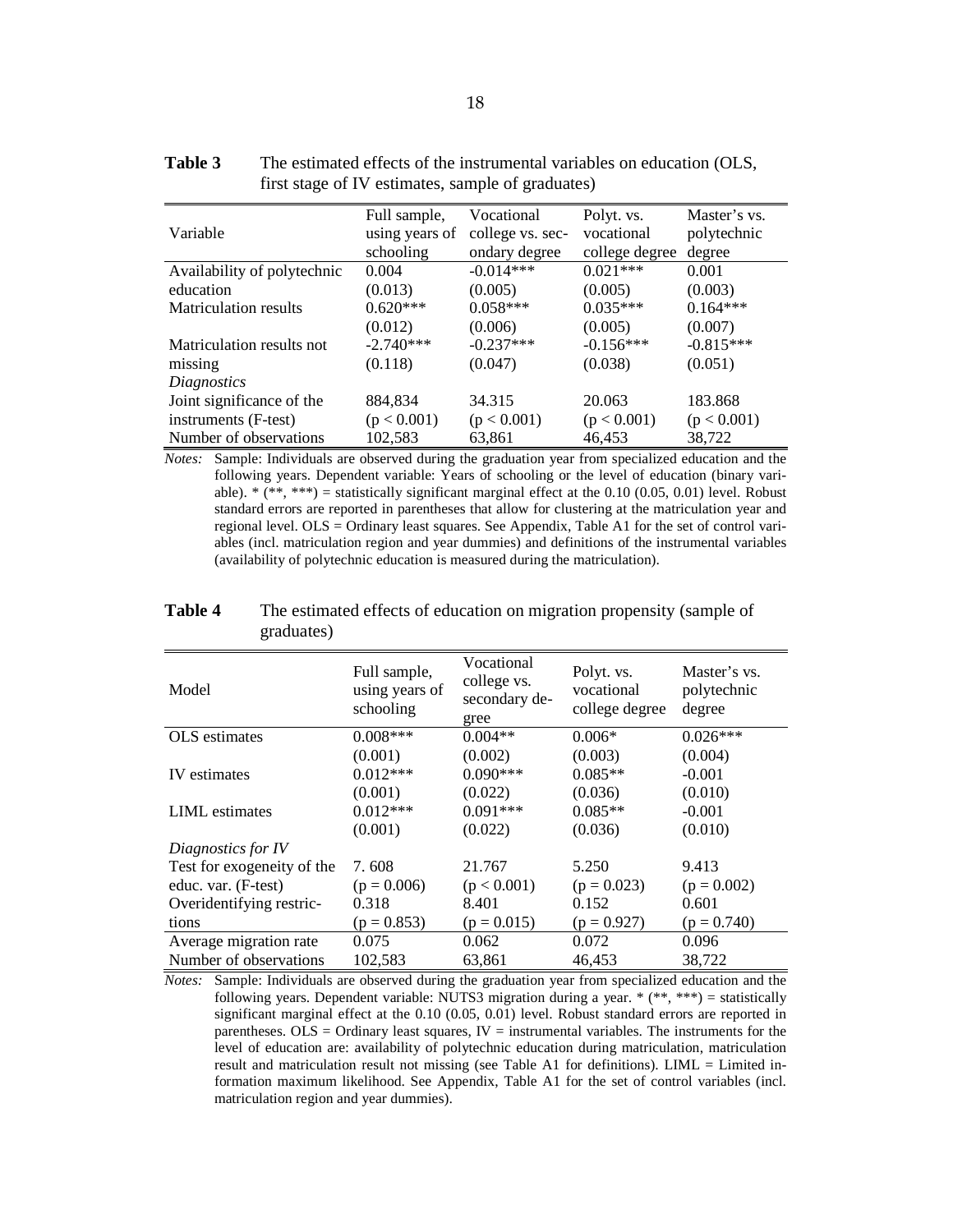**FIGURES** 



**Figure 1** New polytechnic and university students in Finland 1990–2008. Source: AMKOTA and KOTA databases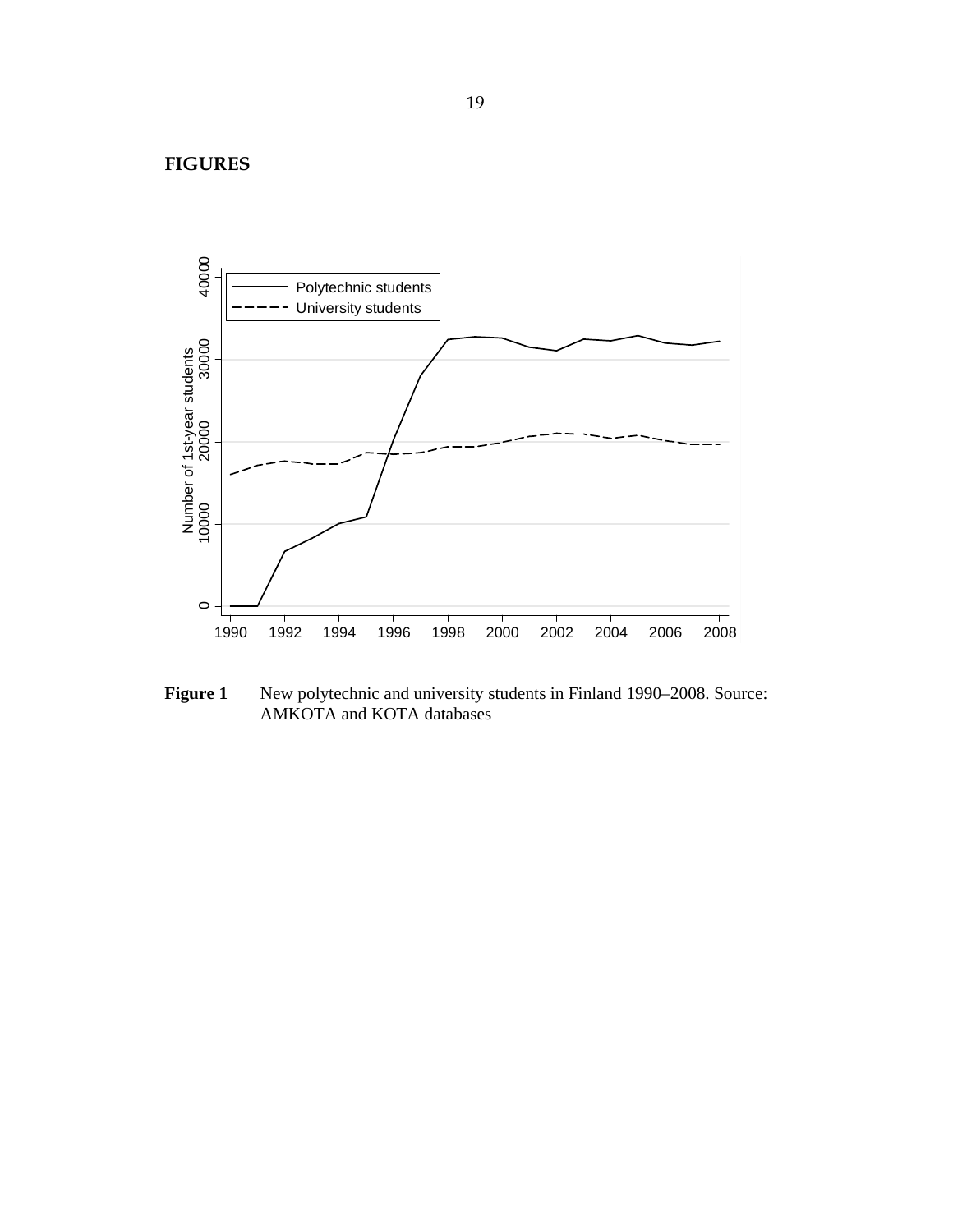

**Figure 2** First-year polytechnic students per 19-24-year-olds in 1992–2008 (lines represent NUTS3 regions). Source: AMKOTA database & Statistics Finland, Population statistics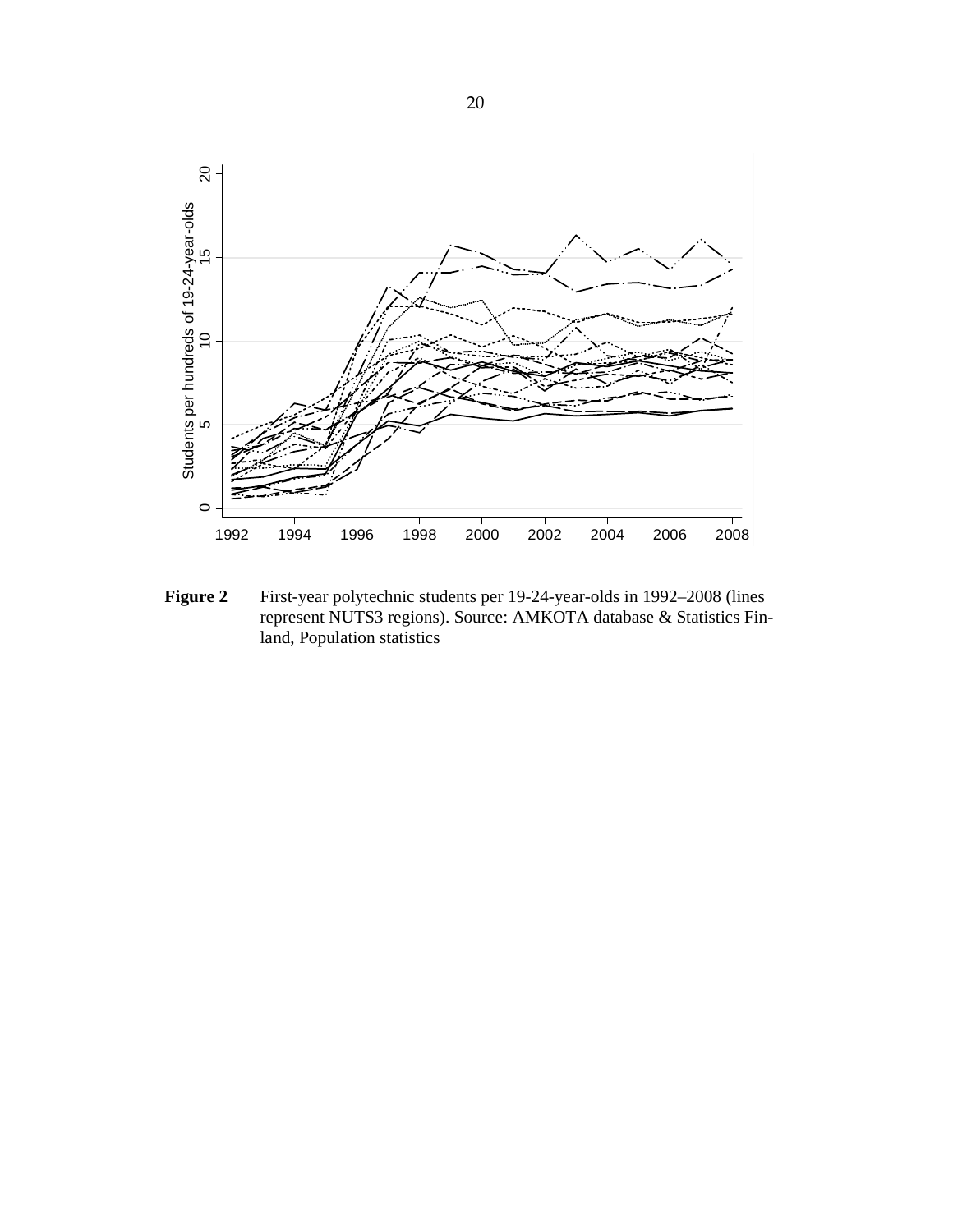

**Figure 3** Number of graduates from specialized education (only 1988–2001 matriculated who graduate at an age under 35). Source: own sample data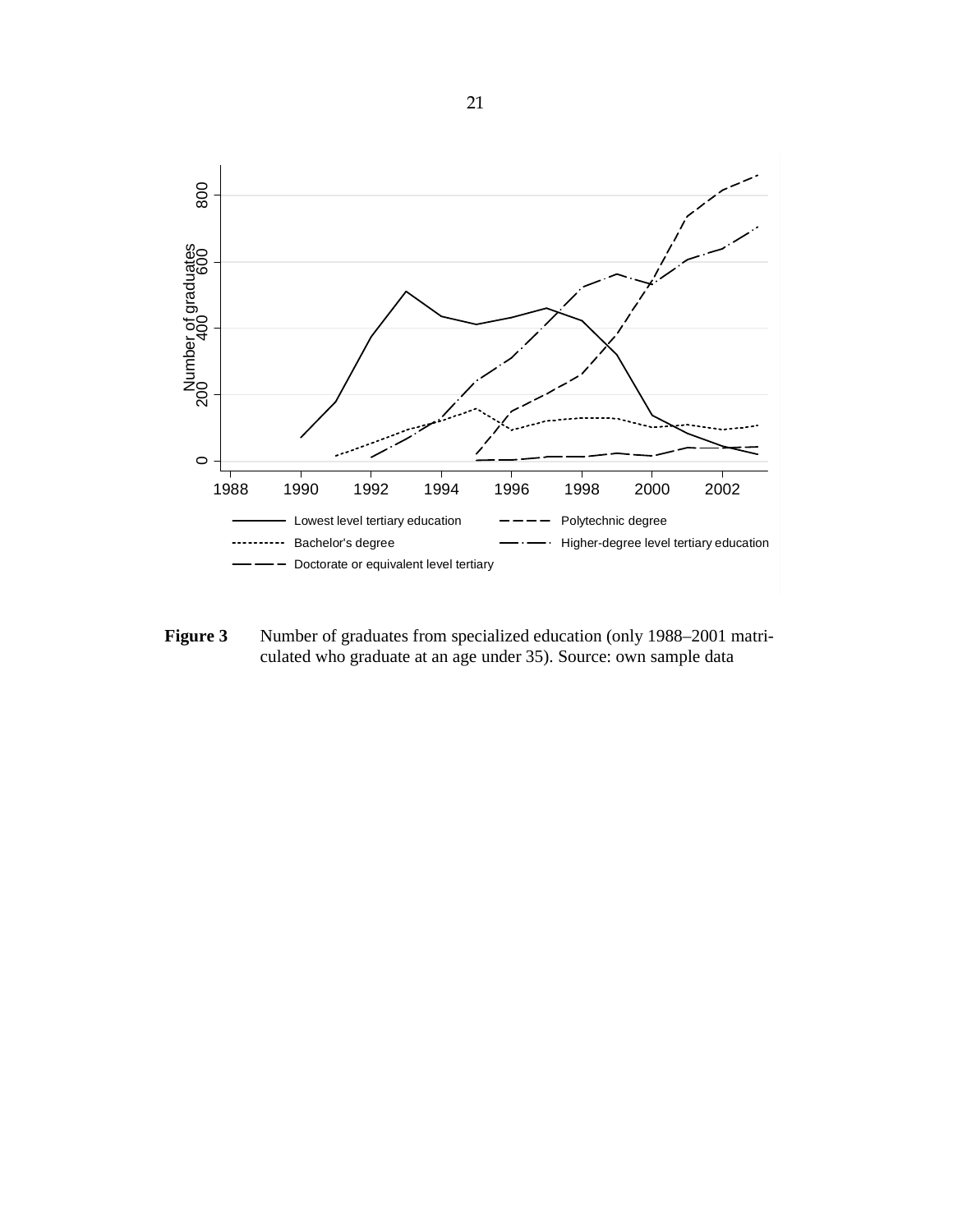### **APPENDIX**

**Table A1** Description of covariates and their mean values for three samples

| Covariate                                                              | Description                                                                        | (1)     | (2)     | (3)     |
|------------------------------------------------------------------------|------------------------------------------------------------------------------------|---------|---------|---------|
| Dependent variables                                                    |                                                                                    |         |         |         |
| Migrate                                                                | 1 if the NUTS3 region of residence is different from<br>previous year, 0 otherwise | 0.078   | 0.074   | 0.075   |
| Yrs of school.                                                         | Years of schooling (12, 13, 14.5, 15.5 or 17.5)                                    | 12.050  | 13.280  | 14.900  |
| Secondary                                                              | 1 if person has a specialized higher secondary level de-                           | 0.991   | 0.710   | 0.306   |
| degree                                                                 | gree after matriculation (13) or nothing (12 years of<br>schooling), 0 otherwise   |         |         |         |
| Vocational                                                             | 1 if person has a vocational college degree (14.5 years), 0 0.009                  |         | 0.121   | 0.316   |
| college degree                                                         | otherwise                                                                          |         |         |         |
| Polytechnic                                                            | 1 if person has a polytechnic degree (15.5 years), 0 oth-                          | 0.000   | 0.051   | 0.136   |
| degree                                                                 | erwise                                                                             |         |         |         |
| Bachelor's                                                             | 1 if person has a bachelor's degree from a university                              | 0.000   | 0.032   | 0.015   |
| degree<br>Master's de-                                                 | $(15.5 \text{ years})$ , 0 otherwise                                               | 0.000   | 0.091   | 0.241   |
|                                                                        | 1 if person has a master's degree from a university (17.5)<br>years), 0 otherwise  |         |         |         |
| gree<br>Instrumental variables                                         |                                                                                    |         |         |         |
|                                                                        | Availability of Number of 1 <sup>st</sup> year polytechnic students divided by the | 4.426   | 3.111   | 1.929   |
| polyt. educati-                                                        | hundreds of 19-24-year olds in the NUTS3 region during                             | (4.955) | (3.711) | (2.573) |
| on                                                                     | matriculation year (three year averages in parentheses).                           |         |         |         |
|                                                                        | Matricul. result General grade from matriculation exam. Range from 1               | 3.904   | 3.786   | 3.575   |
|                                                                        | (worst grade) to 6 (best grade). 0 if grade is missing                             |         |         |         |
|                                                                        | Matr. result not 1 if matriculation result is not missing, 0 otherwise             | 0.926   | 0.892   | 0.860   |
| missing                                                                |                                                                                    |         |         |         |
| Control variables                                                      |                                                                                    |         |         |         |
| Age                                                                    | Age in years                                                                       | 18.156  | 18.157  | 19.144  |
| Female                                                                 | 1 if female, 0 if male                                                             | 0.576   | 0.576   | 0.668   |
| Swedish                                                                | 1 if person belongs to the Swedish minority, 0 otherwise                           | 0.050   | 0.050   | 0.046   |
| Married                                                                | 1 if married or cohabiting, 0 otherwise                                            | 0.023   | 0.020   | 0.020   |
| Sp. empl.                                                              | 1 if spouse is employed, 0 otherwise                                               | 0.008   | 0.006   | 0.005   |
| Sp. educ.<br>Spouse's level of education (0 if no spouse, 1 if compre- |                                                                                    |         |         |         |
|                                                                        | hensive educ.,, 5 if higher tertiary educ.)                                        | 0.038   | 0.033   | 0.032   |
| Sp. income                                                             | Annual income of spouse, 10 000 $\in$                                              | 0.014   | 0.013   | 0.014   |
| Children                                                               | 1 if children under 18 years in the family, 0 otherwise                            | 0.002   | 0.002   | 0.002   |
| Earnings                                                               | Annual earnings subject to state taxation, 10 000 $\in$                            | 0.162   | 0.161   | 0.157   |
| Rural                                                                  | 1 if living in an rural municipality (based the degree of                          |         |         |         |
|                                                                        | urbanisation and on the population of the largest urban                            |         |         |         |
|                                                                        | settlement; see Statistics Finland 2001), 0 otherwise                              | 0.236   | 0.240   | 0.271   |
| Semiurban                                                              | 1 if living in a semiurban municipality, 0 otherwise (see                          |         |         |         |
|                                                                        | above; reference is "urban" municipality)                                          | 0.174   | 0.172   | 0.178   |
| Unempl. Rate                                                           | Unemployment rate in travel-to-work area, %                                        | 14.568  | 13.396  | 12.304  |
| Amenities                                                              | Percentage of the service sector workers in the NUTS4                              |         |         |         |
|                                                                        | region                                                                             | 56.995  | 55.965  | 54.196  |
|                                                                        | Region of birth 1 if living in the region of birth, 0 otherwise                    | 0.811   | 0.805   | 0.811   |
| Number of observations                                                 |                                                                                    | 81,630  | 272,430 | 102,583 |

*Notes:* Control variables are measured on a year before an individual matriculates. Educational variables after matriculation refer to the first specialized degree. Sample includes: (1) Observations from the matriculation year and the following two years; (2) All possible observations after matriculation; (3) All possible observations after graduation from specialized education after matriculation.